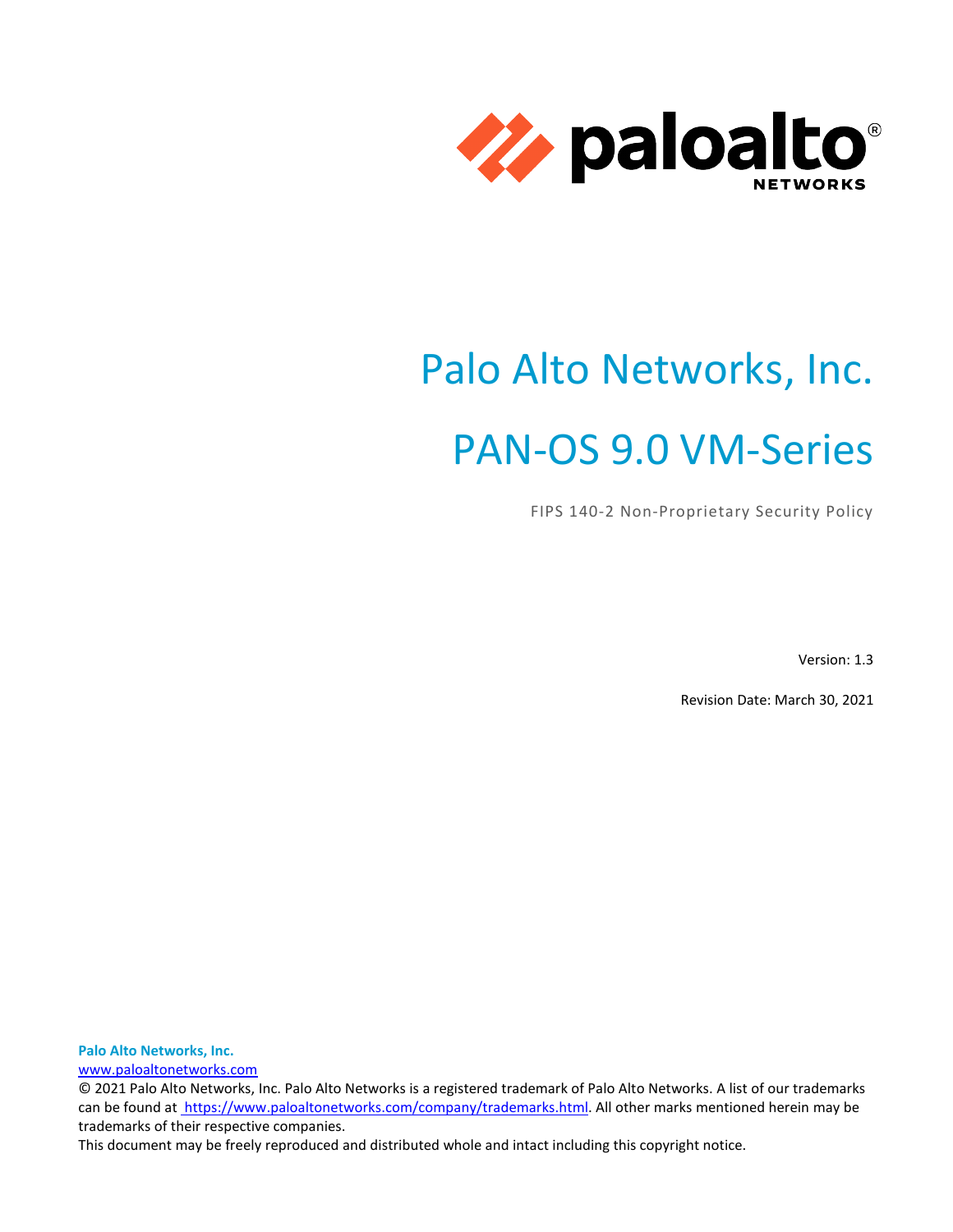# **Table of Contents**

| 5.  |  |
|-----|--|
|     |  |
|     |  |
|     |  |
| 9.  |  |
| 10. |  |
| 11. |  |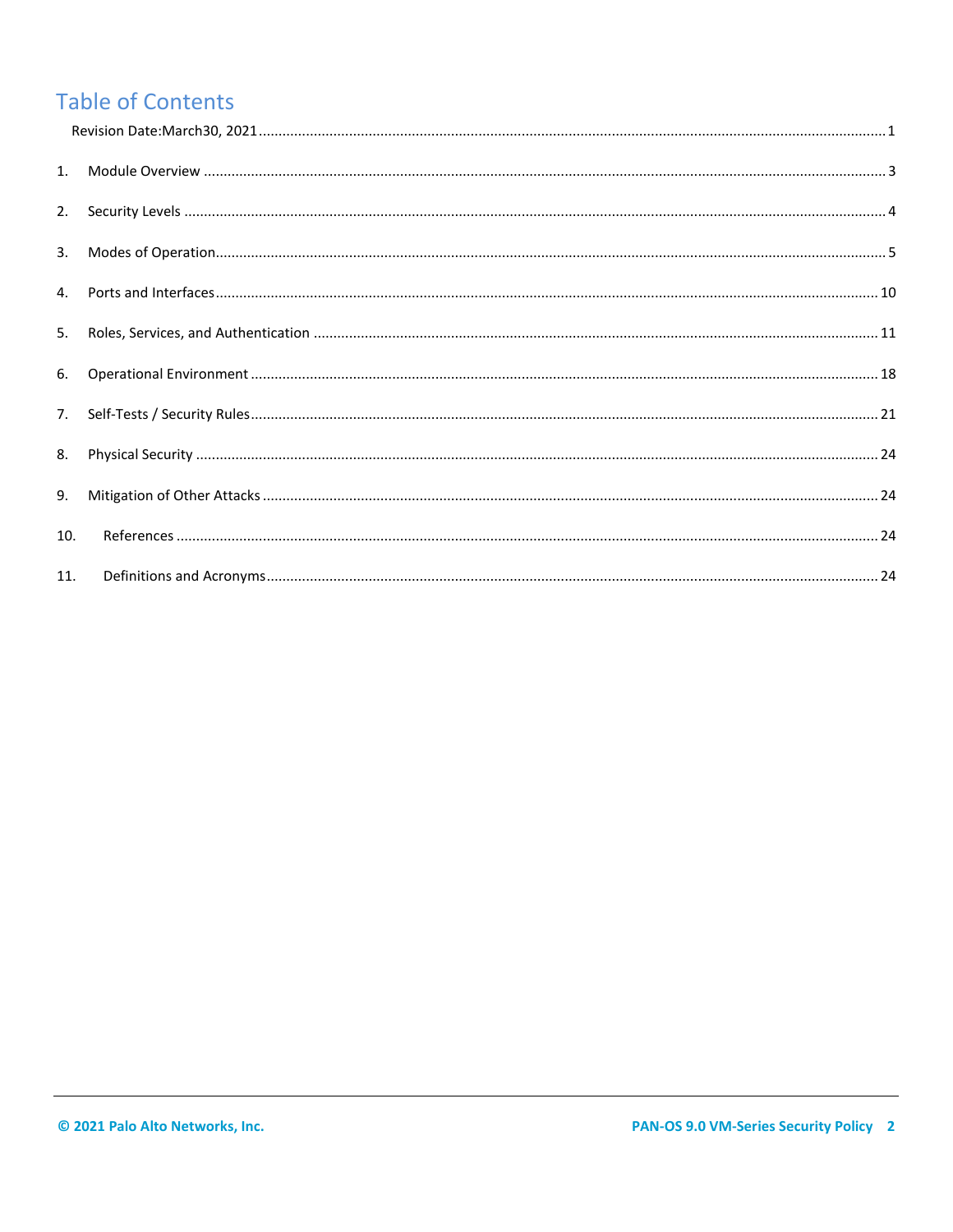### <span id="page-2-0"></span>1. Module Overview

The PAN-OS 9.0 VM-Series module is available in multiple capacity options (e.g., VM-50, VM-100, VM-200, VM-300, VM-500, VM-700, and VM-1000-HV; note that these are sets of configuration options rather than actual module variants). All models can be deployed as guest virtual machines on VMware ESXi, Hyper-V 2012 r2 and Linux server that is running the KVM (Kernel-based Virtual Machine) using a common base image distributed in a compatible hypervisor format.

| <b>Operational Environment</b> | <b>PA-VM Release Software Version</b> |
|--------------------------------|---------------------------------------|
| VMware ESXi v6.5               | $9.0.9-h1$                            |
| KVM on CentOS 7.5              | $9.0.9-h1$                            |
| Microsoft Hyper-V 2012 r2      | $9.0.9-h1$                            |
| Amazon AWS*                    | $9.0.9-h1$                            |
| Microsoft Azure*               | $9.0.9-h1$                            |
| Google Cloud*                  | $9.0.9-h1$                            |

#### *Table 1 - Validated Version Information*

See the Operational Environment section of this document for this listing of tested configurations of these module files.

The PAN-OS 9.0 VM-Series is a software cryptographic module and requires an underlying general purpose computer (GPC) environment. The module is comprised of a GPC (multi-chip standalone embodiment) and the Logical Cryptographic Module (LCM) boundary. The LCM boundary includes all of the logical software components of the module. The physical cryptographic module (PCM) boundary is defined by the enclosure around the host GPC on which it runs[. Figure 1](#page-2-1) depicts the logical diagram for the LCM boundary and illustrates the hardware components of a GPC.

\*Note: These operational environments are Vendor Affirmed. See the Security Rules section in this Security Policy for operator porting rules.



<span id="page-2-1"></span>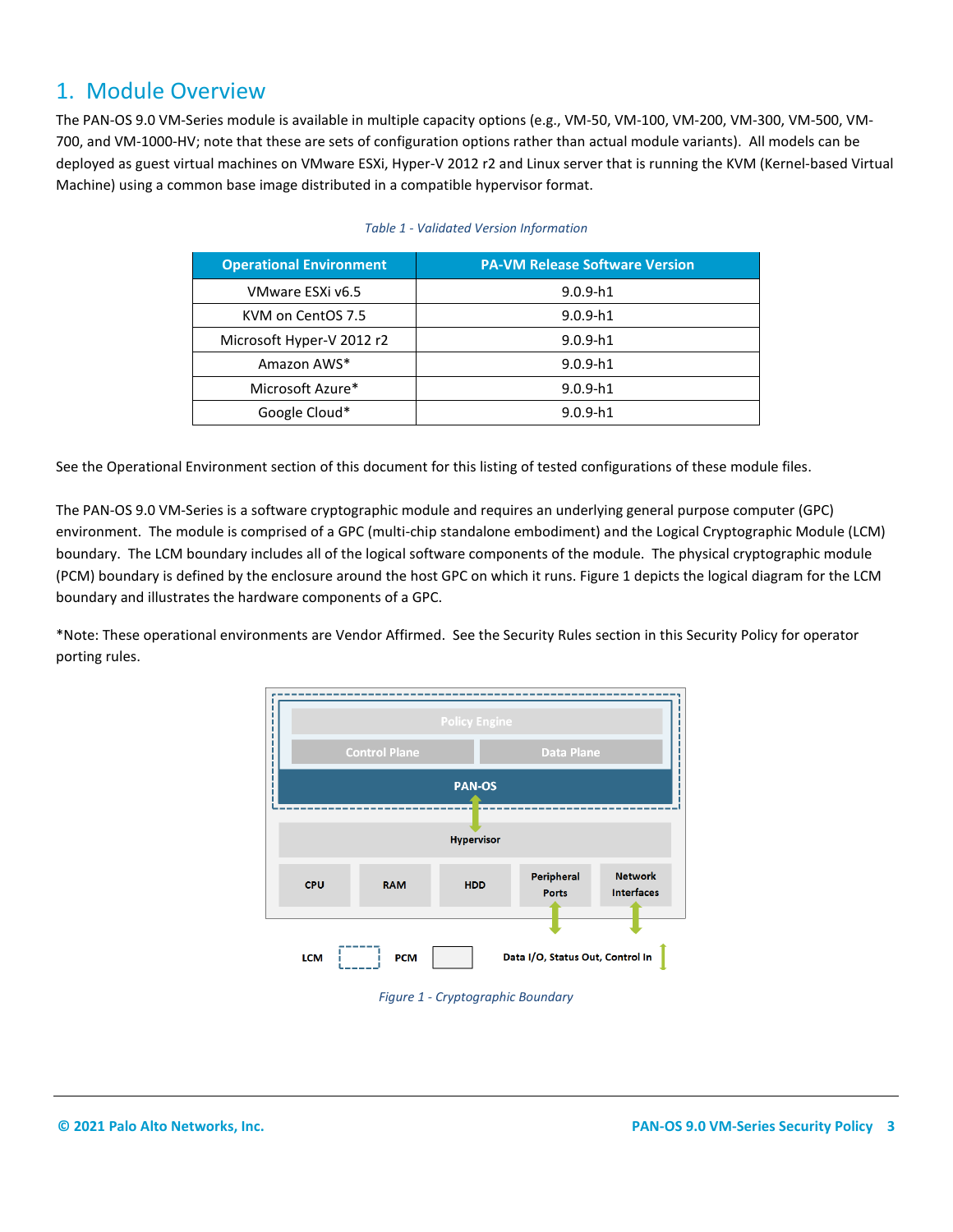# <span id="page-3-0"></span>2. Security Levels

The cryptographic module meets the overall requirements applicable to Level 1 security of FIPS 140-2.

#### *Table 2 - Module Security Level Specification*

<span id="page-3-1"></span>

| <b>Security Requirements Section</b> | <b>Level</b> |
|--------------------------------------|--------------|
| Cryptographic Module Specification   |              |
| Module Ports and Interfaces          | 1            |
| Roles, Services, Authentication      | 3            |
| Finite State Model                   | 1            |
| <b>Physical Security</b>             | N/A          |
| <b>Operational Environment</b>       | 1            |
| Cryptographic Key Management         | 1            |
| EMI/EMC                              | 1            |
| Self-Tests                           | 1            |
| Design Assurance                     | 3            |
| <b>Mitigation of Other Attacks</b>   | N/A          |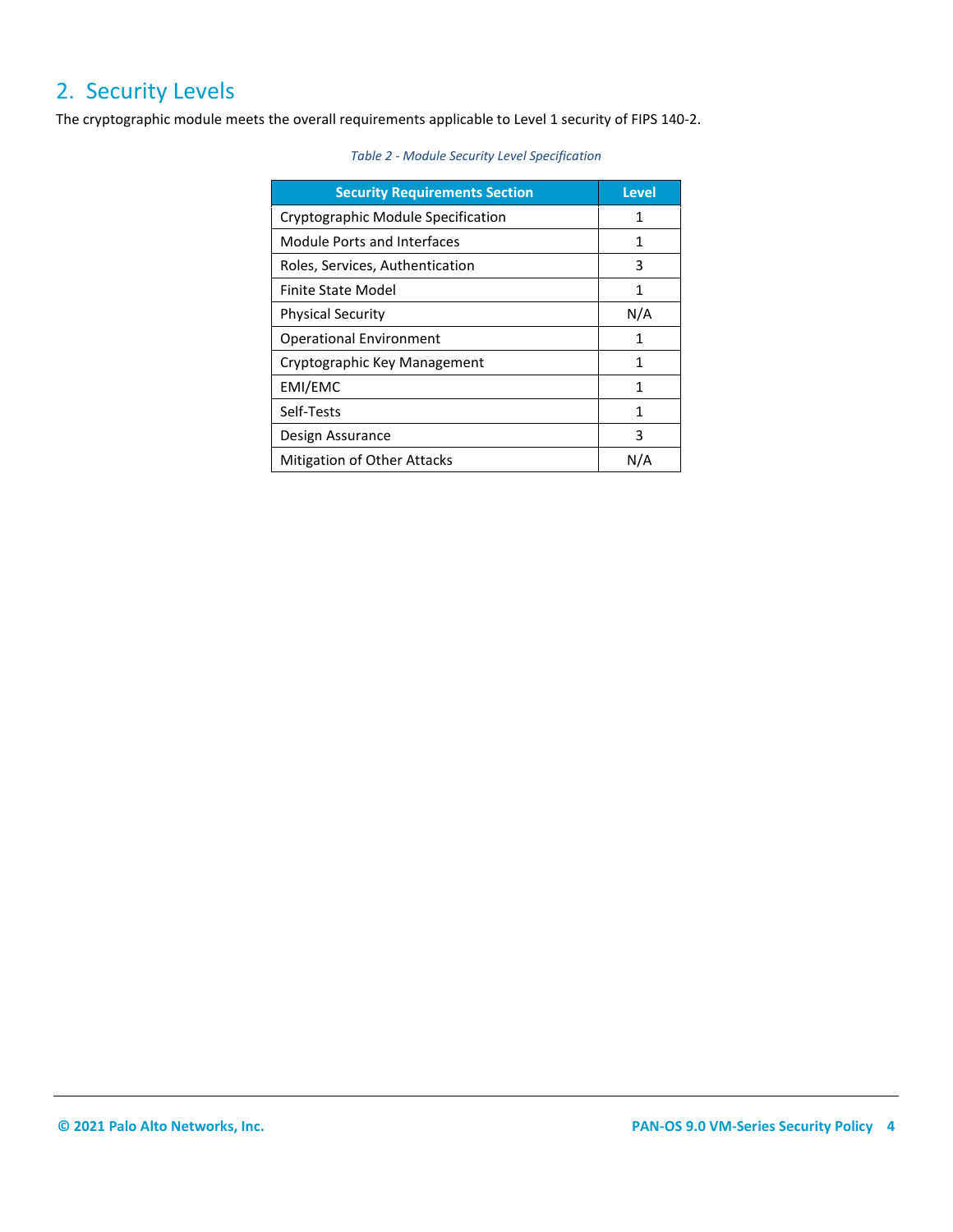# 3. Modes of Operation

The module provides both a FIPS 140-2 Approved and non-Approved mode of operation. This module is configured during initialization to operate only in an Approved or non-Approved mode of operation when in the operational state. The module cannot alternate service by service between Approved and non-Approved modes of operation.

#### **Approved Mode of Operation**

The modules support both a FIPS-CC mode and a non-FIPS-CC mode. The following procedure will put the modules into the FIPSapproved mode of operation:

- During initial boot up, break the boot sequence via the console port connection (by entering "maint") to access the main menu.
- Select "Continue."
- Select the "Set FIPS-CC Mode" option to enter FIPS-CC mode.
- Select "Enable FIPS-CC Mode".
- When prompted, select "Reboot" and the module will re-initialize and continue into FIPS-CC mode (FIPS mode).
- The module will reboot.
- In FIPS-CC mode, the console port is available only as a status output port.

The module will automatically indicate the FIPS Approved mode of operation in the following manner:

- Status output interface will indicate "\*\*\*\* FIPS-CC MODE ENABLED \*\*\*\*" via the CLI session.
- Status output interface will indicate "FIPS-CC mode enabled successfully" via the console port.
- The module will display "FIPS-CC" at all times in the status bar at the bottom of the web interface.

Should one or more power-up self-tests fail, the FIPS Approved mode of operation will not be achieved. Feedback will consist of:

- The module will reboot and enter a state in which the reason for the reboot can be determined.
- The module will output "FIPS-CC failure."
- To determine which self-test caused the system to reboot into the error state, connect the console cable and follow the on-screen instructions to view the self-test output.

#### **Non-Approved Mode of Operation**

The following procedure will put the modules into the FIPS-approved mode of operation:

- Access the module's CLI via SSH, and command the module to enter maintenance mode; the module will reboot o Note: Establish a serial connection to the console port
- After reboot, select "Continue."
- Select the "Set FIPS-CC" option, and press enter.
- Select "Disable FIPS-CC Mode", and press enter.
- The module will disable FIPS-CC mode, and perform a factory reset (zeroization)
- Once complete, the module will provide the following status output:
	- o "Set FIPS-CC Mode Status: Success"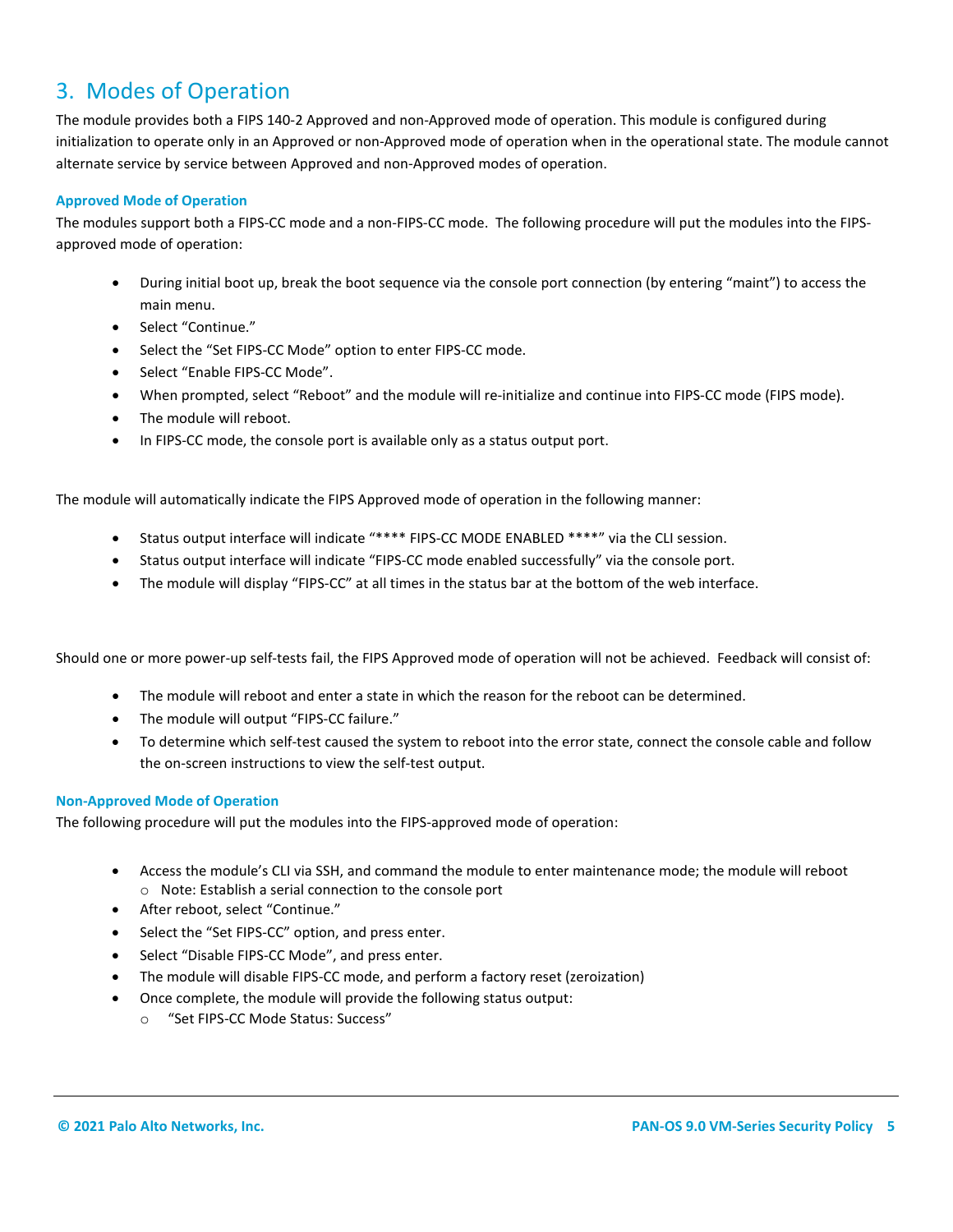#### **Approved and Allowed Algorithms**

The cryptographic modules support the following FIPS Approved algorithms.

#### *Table 3 – FIPS Approved Algorithms Used in Current Module*

| <b>FIPS Approved Algorithm</b>                                                                                                  | <b>CAVP Cert. #</b> |
|---------------------------------------------------------------------------------------------------------------------------------|---------------------|
| AES [FIPS 197, SP800-38A]:                                                                                                      | C999                |
| - ECB, CBC, CTR modes; Encrypt/Decrypt; 128, 192 and 256-bit                                                                    |                     |
| - CFB128 mode; Encrypt/Decrypt; 128-bit<br>Note: AES-OFB (128, 192, 256 bit), AES-CFB1 (128, 192, 256 bit), AES-CFB8 (128, 192, |                     |
| 256 bit) and AES-CFB128 (192, 256 bit) were also tested but are not available for use                                           |                     |
| AES-CCM [SP800-38C]: Encrypt and Decrypt, 128-bit                                                                               | C999                |
| AES-GCM [SP800-38D]: Encrypt and Decrypt, 128 and 256-bit                                                                       | C999                |
| Note 1: GCM IV handling is compliant with FIPS IG A.5 and SP800-38D.*                                                           |                     |
| Note 2: GCM 192-bit was tested but is not used by the module.                                                                   |                     |
| Note 3: GMAC was tested, but not used by the module.                                                                            |                     |
| CKG [SP800-133]:<br>Function: Key Generation                                                                                    | Vendor Affirmed     |
| Method 1: Asymmetric Key Generation; SP800-133 §6, seed results from an unmodified                                              |                     |
| <b>DRBG</b> output                                                                                                              |                     |
| Method 2: Symmetric Key Generation; SP800-133 §7.1 (symmetric key results from an                                               |                     |
| unmodified DRBG output), §7.2, and §7.3                                                                                         |                     |
| CVL: Elliptic Curve Diffie-Hellman Exchange [SP800-56A]                                                                         | C999                |
| - ECC CDH primitive (§5.7.1.2) Curves: P-256, P-384, P-521                                                                      |                     |
| - KAS-ECC all except KDF Curves; Curves tested: P-256, P-384, P-521                                                             |                     |
| Note: Ephemeral unified scheme tested with respective curves                                                                    |                     |
| CVL: Diffie-Hellman Exchange [SP800-56A]                                                                                        | C999                |
| - KAS-FFC all except KDF                                                                                                        |                     |
| Parameter Sets: FB and FC                                                                                                       |                     |
| <b>CVL: ECDSA Signature Generation</b>                                                                                          | C999                |
| P-256 SHA: SHA-224, SHA-256, SHA-384, SHA-512                                                                                   |                     |
| P-384 SHA: SHA-224, SHA-256, SHA-384, SHA-512<br>P-521 SHA: SHA-224, SHA-256, SHA-384, SHA-512                                  |                     |
| Note: P-256, P-384, and P-521 were tested, but not used by the module.                                                          |                     |
| CVL: KDF, Application Specific [SP800-135]                                                                                      | C999                |
| - TLSv1.0/1.1/1.2 KDF                                                                                                           |                     |
| - SNMPv3 KDF                                                                                                                    |                     |
| - SSHv2 KDF                                                                                                                     |                     |
| - IKE v1/v2 KDF                                                                                                                 |                     |
| CVL: RSA [SP800-56B]                                                                                                            | C999                |
| - RSADP                                                                                                                         |                     |
| Note: Tested but not used.                                                                                                      |                     |
| DRBG [SP800-90A]: CTR DRBG with AES-256, one instantiation per plane<br>Derivation function enabled                             | C999                |
| DSA [FIPS 186-4]                                                                                                                | C999                |
| -Key Generation: 2048 bits                                                                                                      |                     |
| <b>ECDSA [FIPS 186-4]</b>                                                                                                       | C999                |
| - Key Pair Generation P-256, P-384 and P-521                                                                                    |                     |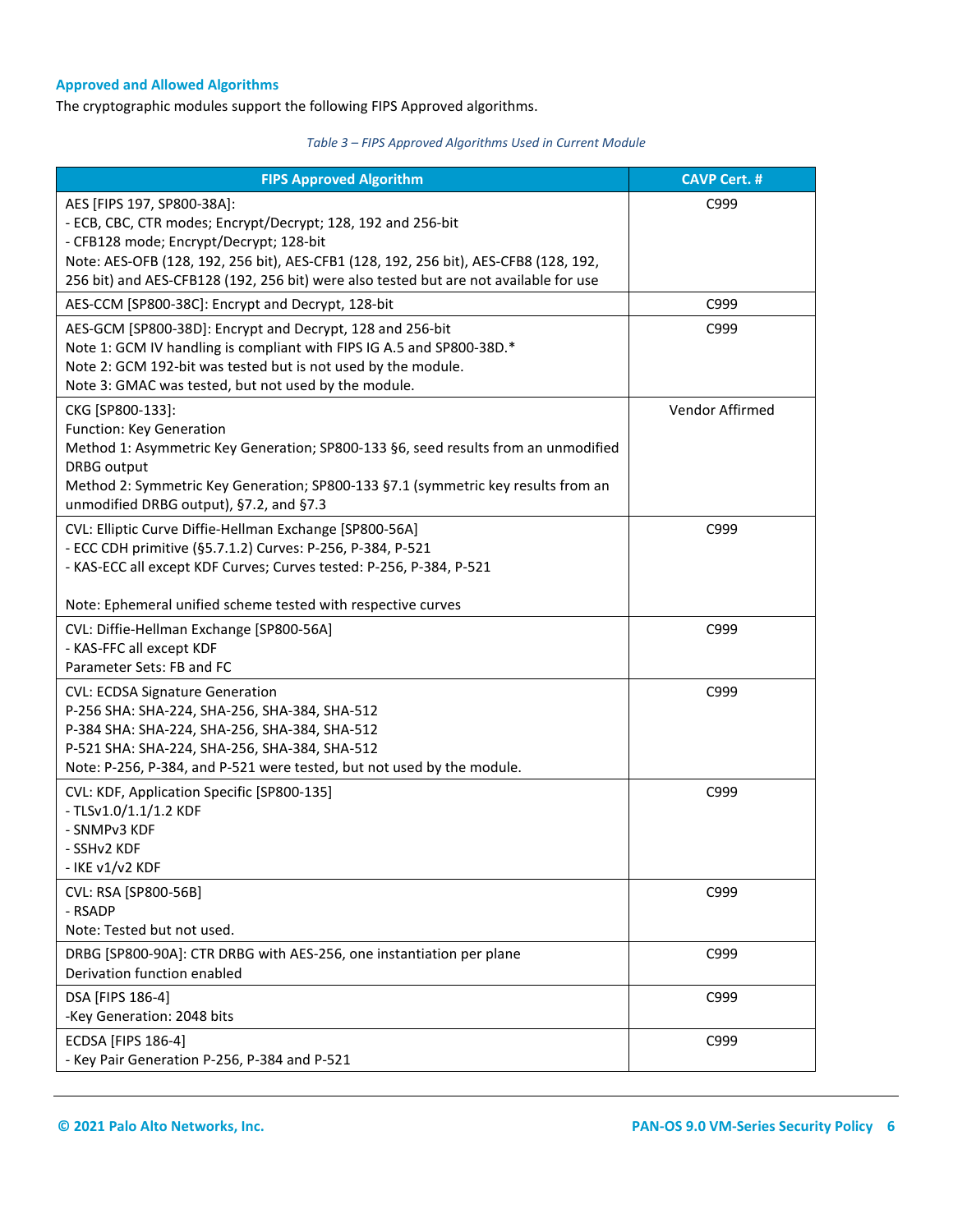| - Public Key Validation P-256, P-384, P-521<br>- Signature Generation P-256, P-384, and P-521; with all SHA-2 sizes <sup>+</sup><br>- Signature Verification P-224, P-256, P-384, and P-521; with SHA-1 and all SHA-2 sizes <sup>+</sup>                                                              |                              |
|-------------------------------------------------------------------------------------------------------------------------------------------------------------------------------------------------------------------------------------------------------------------------------------------------------|------------------------------|
| *Does not include the "short SHA-512" sizes SHA-512/224 or SHA-512/256                                                                                                                                                                                                                                |                              |
| HMAC [FIPS 198]<br>- HMAC-SHA-1 with $\lambda$ =96, 160<br>- HMAC-SHA-256 with $\lambda$ =256<br>- HMAC-SHA-384 with $\lambda$ =384<br>- HMAC-SHA-512 with $\lambda$ =512                                                                                                                             | C999                         |
| KAS-SSC: SP 800-56A Rev.3 Elliptic Curve Diffie-Hellman Exchange (key agreement; key<br>establishment methodology provides between 128 and 256 bits of encryption strength)<br>and Diffie-Hellman Exchange (key agreement; key establishment methodology provides<br>112 bits of encryption strength) | Vendor Affirmed              |
| KTS [SP800-38F §3.1]:<br>AES-CBC (128/192/256 bit) plus HMAC<br>AES-CTR (128/192/256 bit) plus HMAC<br>(Key wrapping; key establishment methodology provides between 128 and 256 bits of<br>encryption strength)                                                                                      | <b>AES C999</b><br>HMAC C999 |
| KTS [SP800-38F §3.1]:                                                                                                                                                                                                                                                                                 |                              |
| AES-GCM                                                                                                                                                                                                                                                                                               |                              |
| (Key wrapping; key establishment methodology provides 128 or 256 bits of encryption<br>strength)*                                                                                                                                                                                                     | <b>AES C999</b>              |
| * The module is compliant to IG A.5: GCM is used in the context of TLS,                                                                                                                                                                                                                               |                              |
| FIPS 186-4 RSA [FIPS 186-4]:<br>- Key Pair Generation: 2048 and 3072                                                                                                                                                                                                                                  | C999                         |
| - Signature Generation (ANSI X9.31, RSASSA-PKCS1 v1-5, RSASSA-PSS): 2048, 3072,<br>and 4096-bit (per IG A.14) with hashes (SHA-1+/256/384/512)                                                                                                                                                        |                              |
| - Signature Verification (ANSI X9.31, RSASSA-PKCS1_v1-5, RSASSA-PSS): 1024 <sup>++</sup> , 2048,<br>3072, 4096-bit (per IG A.14) with hashes (SHA-1/224***/256/384/512)                                                                                                                               |                              |
| <sup>+</sup> : Only used for signature generation in SSH in the Approved Mode; Mod 4096 does<br>not support SHA-1                                                                                                                                                                                     |                              |
| **: This size is not supported for RSASSA-PKCS1 v1-5                                                                                                                                                                                                                                                  |                              |
| ***: This Hash algorithm is not supported for ANSI X9.31                                                                                                                                                                                                                                              |                              |
| Note: FIPS 186-2 SigGen was tested, but not used by the module.                                                                                                                                                                                                                                       |                              |
| SHS (SHA-1 and SHA-2) [FIPS 180-4]:<br>- Hashes: SHA-1, SHA-256, SHA-384, SHA-512<br>- Usage: Digital Signature Generation & Verification, Non-Digital Signature<br>Applications (e.g., component of HMAC)<br>(Note: SHA-224 was tested, but not used in the module)                                  | C999                         |
| $\sim$ (BZE) $\sim$ 0.000 $\sim$ $\sim$ 4.10 $\sim$ $\sim$ (BZE) $\sim$                                                                                                                                                                                                                               |                              |

IPsec/IKEv2, SSH, and IPsec/IKEv1:

• For TLS, The GCM implementation meets Scenario 1 of IG A.5: it is used in a manner compliant with SP 800-52 and in accordance with Section 4 of RFC 5288 for TLS key establishment, and ensures when the nonce\_explicit part of the IV exhausts all possible values for a given session key, that a new TLS handshake is initiated per sections 7.4.1.1 and 7.4.1.2 of RFC 5246. (From this RFC 5288, the GCM cipher suites in use are TLS\_RSA\_WITH\_AES\_128\_GCM\_SHA256,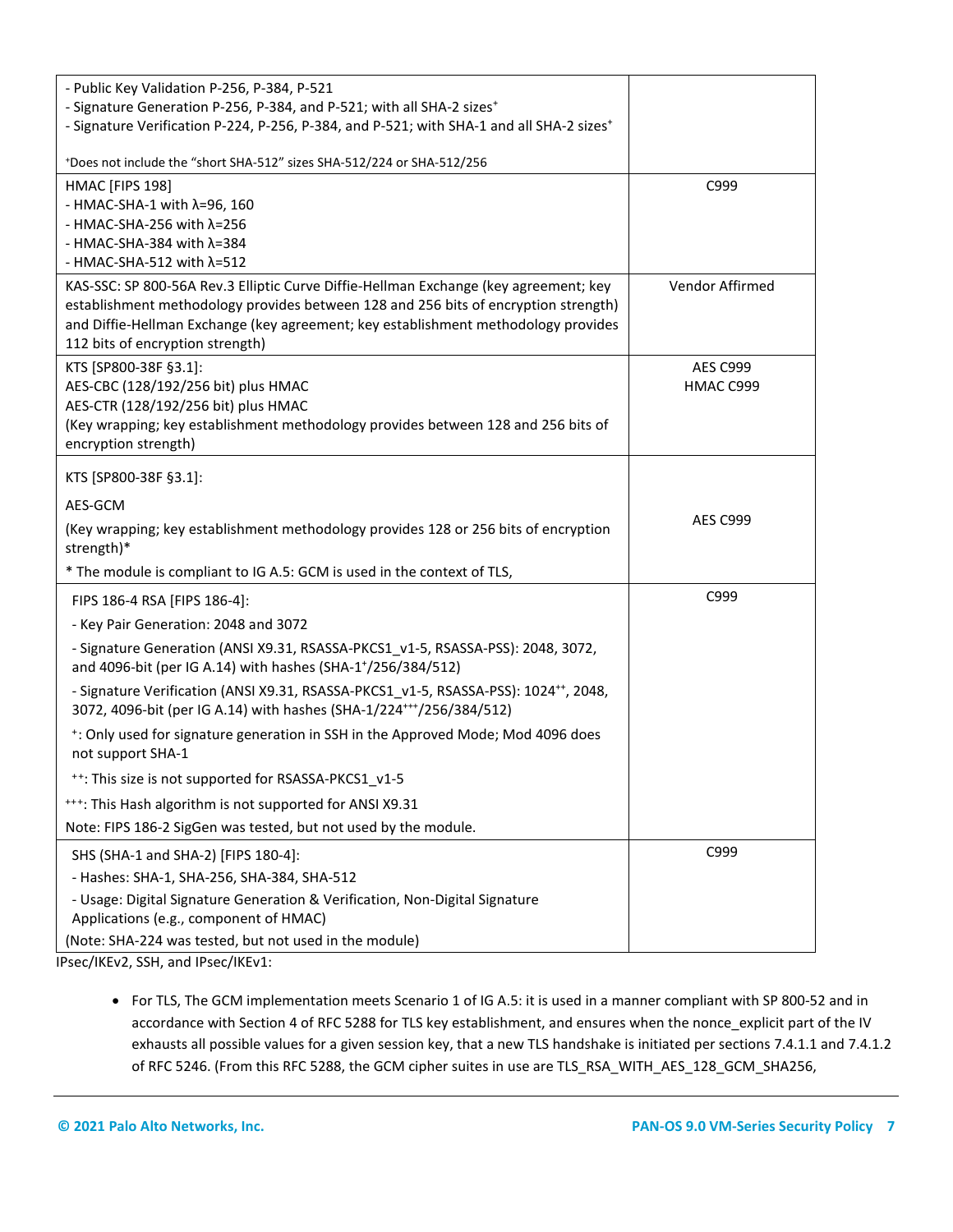TLS\_RSA\_WITH\_AES\_256\_GCM\_SHA384, TLS\_ECDHE\_ECDSA\_WITH\_AES\_128\_GCM\_SHA256, TLS\_ECDHE\_ECDSA\_WITH\_AES\_256\_GCM\_SHA384, TLS\_ECDHE\_RSA\_WITH\_AES\_128\_GCM\_SHA256, and TLS\_ECDHE\_RSA\_WITH\_AES\_256\_GCM\_SHA384.) During operational testing, the module was tested against an independent version of TLS and found to behave correctly.

- For IPsec/IKEv2, The GCM implementation meets Scenario 1 of IG A.5: it is used in a manner compliant with RFCs 4106 and 7296 (RFC 5282 is not applicable, as the module does not use GCM within IKEv2 itself), and ensures when the module exhausts all possible values for a given session key that this triggers a rekey condition. During operational testing, the module was tested against an independent version of IPsec with IKEv2 and found to behave correctly.
- For SSH, the module meets Scenario 4 of IG A.5. The fixed field is 32 bits in length and is derived using the SSH KDF; this ensures the fixed field is unique for any given GCM session. The invocation field is 64 bits in length and is incremented for each invocation of GCM; this prevents the IV from repeating until the entire invocation field space of  $2^{64}$  is exhausted which can take hundreds of years. (In FIPS-CC Mode, SSH rekey is automatically configured at 1 GB of data or 1 hour, whichever comes first.)
- For IPsec/IKEv1, the module meets Scenario 4 of IG A.5. The behavior is the same as the above description for SSH, except the fixed field is derived using the IKEv1 KDF instead of the SSH KDF. The invocation field is 64 bits in length and is incremented for each invocation of GCM; this prevents the IV from repeating until the entire invocation field space of 2<sup>64</sup> is exhausted which can take hundreds of years.

In all the above cases, the nonce explicit is always generated deterministically. AES GCM keys are zeroized when the module is power-cycled. For each new TLS or SSH session, a new AES GCM keys is established.

The cryptographic module supports the following non-FIPS Approved algorithms that are allowed for use in the Approved mode of operation:

#### *Table 4 - FIPS Allowed Algorithms Used in the Approved Mode*

| <b>FIPS Allowed Algorithms</b>                                                                                                            |
|-------------------------------------------------------------------------------------------------------------------------------------------|
| $CMAC - A$ self-test is performed for this algorithm, but it is not used by the module                                                    |
| MD5 (within TLS)                                                                                                                          |
| NDRNGs (used to seed SP800-90A DRBG): one NDRNG per plane. This provides a minimum of 256 bits of entropy.                                |
| RSA wrap, non-compliant to SP800-56B RSA (key wrapping; key establishment methodology provides 112 or 128 bits of<br>encryption strength) |

#### *Table 5 - Supported Protocols in the Approved Mode*

#### **Supported Protocols\***

| $\vert$ TLS 1.0**, 1.1, 1.2 |  |
|-----------------------------|--|
| SSHv2                       |  |
| SNMP <sub>v3</sub>          |  |
| IPsec and IKEv1/2           |  |

\*Note: These protocols have not been tested or reviewed by the CMVP or the CAVP.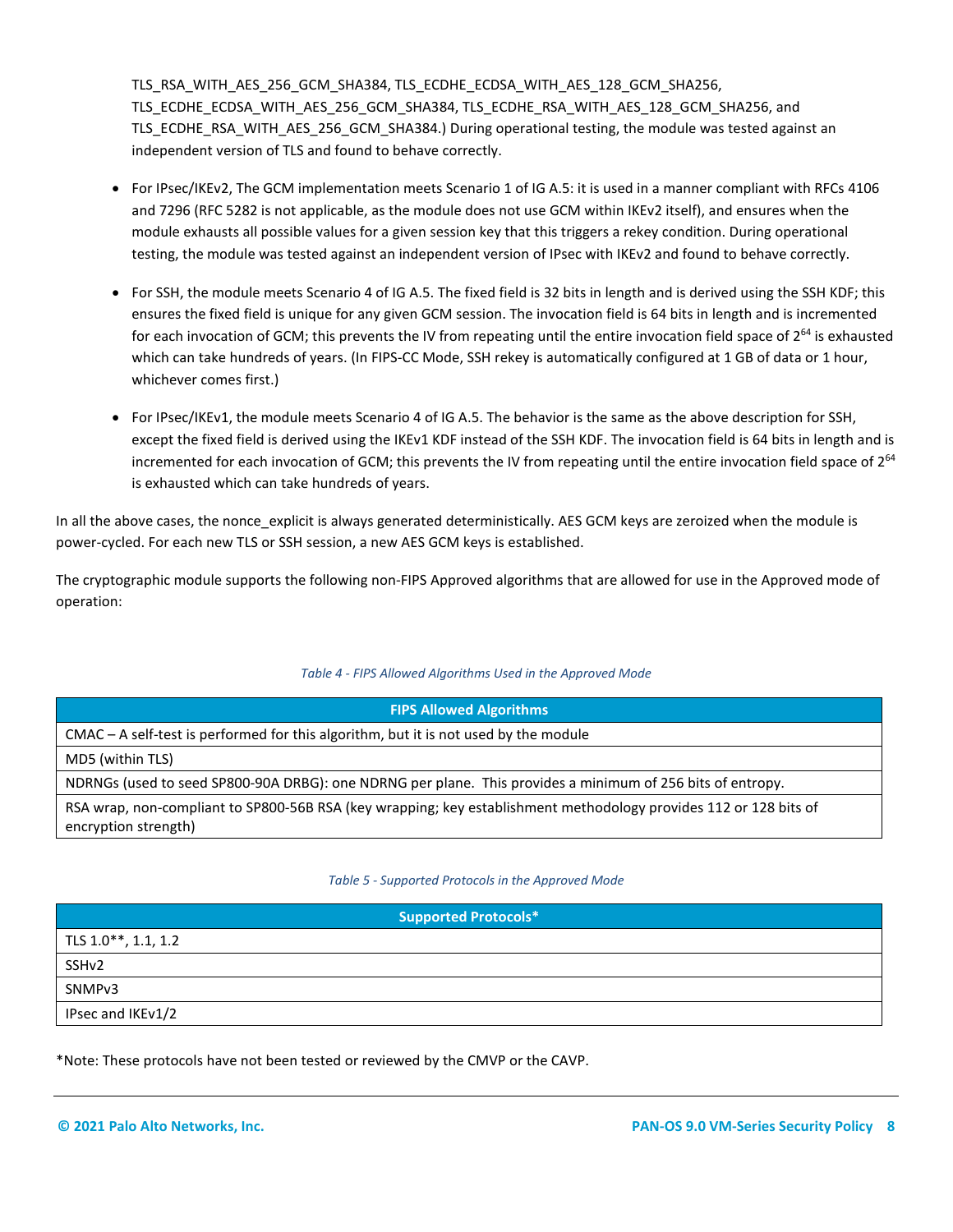\*\*Note: See vendor imposed rules in Self-Tests/Security Rules section below

#### **Non-Approved, Non-Allowed Algorithms**

The cryptographic module supports the following non-Approved algorithms. No security claim is made in the current module for any of the following non-Approved algorithms.

*Table 6 - Non-FIPS Algorithms in Non-Approved Mode*

<span id="page-8-0"></span>

| <b>Non-FIPS Algorithms in Non-Approved Mode</b>                                                           |
|-----------------------------------------------------------------------------------------------------------|
| Digital Signatures (non-Approved strengths, non-compliant):                                               |
| RSA Key Generation: 512, 1024, 4096                                                                       |
| RSA signature generation: Modulus bit length less than 2048 or greater than 4096 bits; up to 16384 bits   |
| RSA signature verification: Modulus bit length less than 1024 or greater than 4096 bits; up to 16384 bits |
| ECDSA: B, K, P curves not equal to P-256, P-384 or P-521                                                  |
| DSA: 768 to 4096 bits                                                                                     |
| Encrypt/Decrypt: Camellia, SEED, Triple-DES (non-compliant), Blowfish, CAST, RC4, DES                     |
| Hashing: RIPEMD, MD5                                                                                      |
| Key Exchange (non-Approved strengths):                                                                    |
| Elliptic Curve Diffie-Hellman: B, K, P curves not equal to P-256, P-384 or P-521                          |
| Diffie-Hellman: 768, 1024 and 1536-bit modulus                                                            |
| RSA: Less than 2048-bit modulus                                                                           |
| Message Authentication: UMAC, HMAC-MD5, HMAC-RIPEMD                                                       |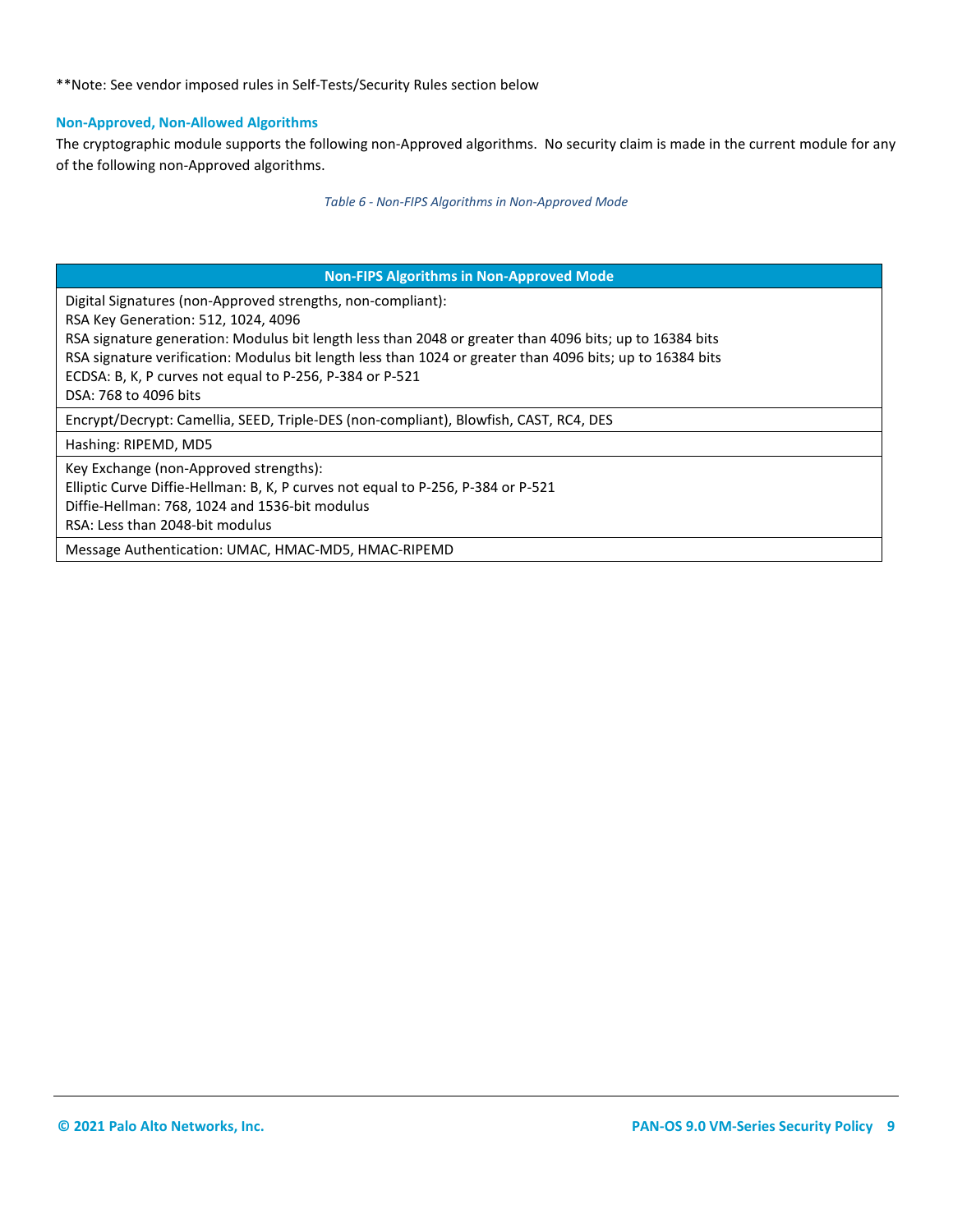# 4. Ports and Interfaces

The module is a software only module that operates on a general purpose computing (GPC) platform. The physical ports and logical interfaces are consistent with a GPC operating environment. The module supports the following FIPS 140-2 logical interfaces:

#### *Table 7 - Ports and Interfaces*

| <b>Type</b>         | <b>FIPS 140-2 Designation</b>                               | <b>GPC Peripheral Ports and</b><br><b>Network Interfaces</b> |
|---------------------|-------------------------------------------------------------|--------------------------------------------------------------|
| Management/Ethernet | Data Input, Data Output,<br>Control Input, Status<br>Output | Ethernet                                                     |
| Console             | Status output                                               | Ethernet, GPC I/O                                            |
| Power               | Power                                                       | Power                                                        |

The module's physical and electrical characteristics, manual controls, and physical indicators are provided by the host GPC; the hypervisors provide virtualized ports and interfaces which map to the GPCs' physical ports and interfaces (i.e., network interfaces and GPC inputs/outputs).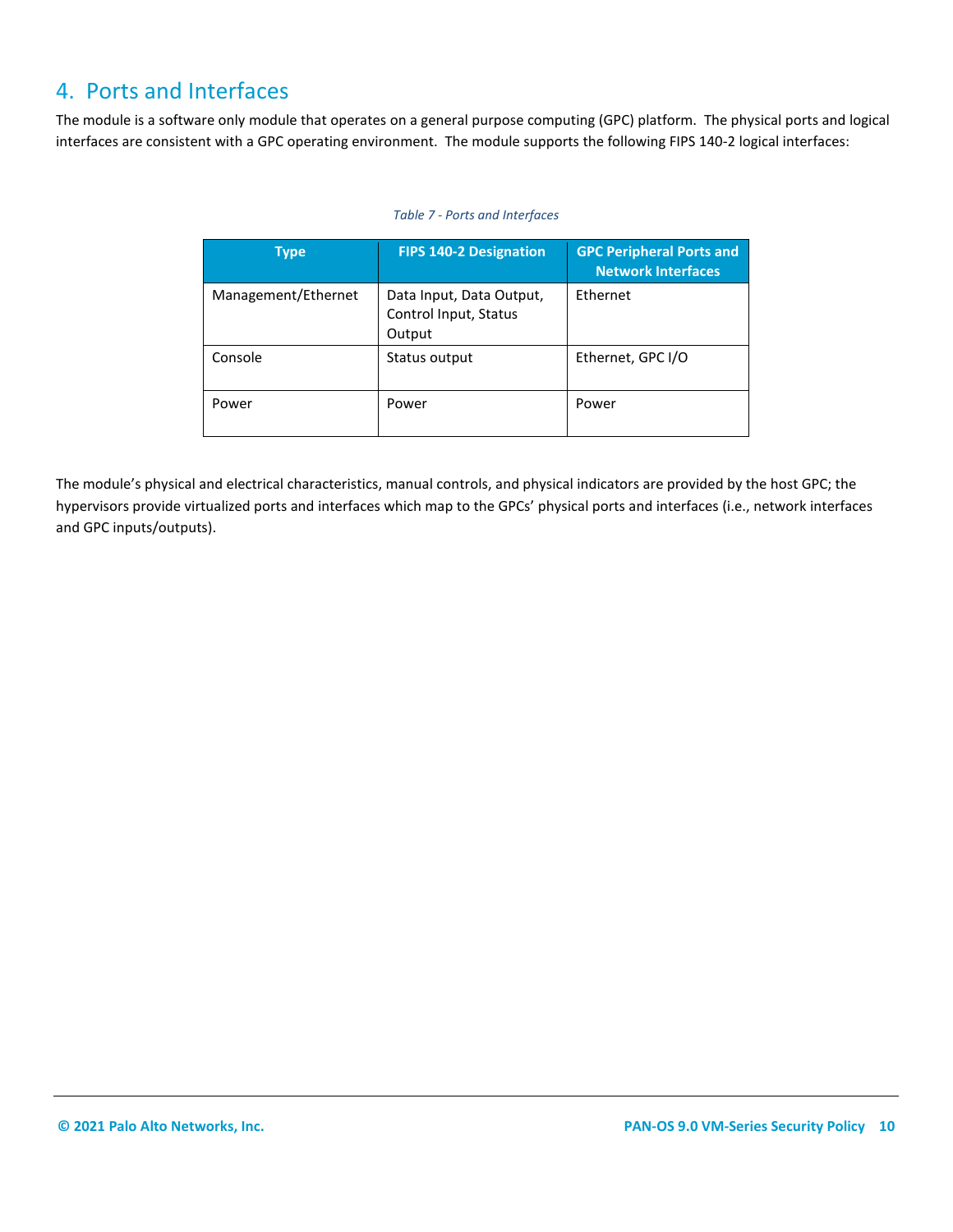# <span id="page-10-0"></span>5. Roles, Services, and Authentication

#### **Assumption of Roles**

The modules support four distinct operator roles, User and Cryptographic Officer (CO), Remote Access VPN, and Site-to-site VPN. The cryptographic modules enforce the separation of roles using unique authentication credentials associated with operator accounts.

The modules do not provide a maintenance role or bypass capability.

| <b>Role</b>                             | <b>Description</b>                                                                                                                                                                                                                                                                                                                                                                                                                                          | <b>Authentication Type</b>                   | <b>Authentication Data</b>                                                                                                                                |
|-----------------------------------------|-------------------------------------------------------------------------------------------------------------------------------------------------------------------------------------------------------------------------------------------------------------------------------------------------------------------------------------------------------------------------------------------------------------------------------------------------------------|----------------------------------------------|-----------------------------------------------------------------------------------------------------------------------------------------------------------|
| CO.                                     | This role has access to all configurations,<br>show status and update services offered by<br>the module. Within the PAN-OS software,<br>this role maps to the "Superuser"<br>administrator role.                                                                                                                                                                                                                                                            | Identity-based<br>operator<br>authentication | Username/password and/or<br>public-key/certificate based<br>authentication                                                                                |
| User                                    | This role has limited access to services<br>offered by the modules. This role does not<br>have access to modify or view the<br>passwords associated with other<br>administrator accounts The User may not<br>view or alter CSPs of any type stored on the<br>module. The User may change their own<br>password. Within the PAN-OS software,<br>this role maps to the "Superuser (read-<br>only)" administrator role (also referred to<br>as "Superreader"). | Identity-based<br>operator<br>authentication | Username/password and/or<br>public-key/certificate based<br>authentication                                                                                |
| Remote<br><b>Access VPN</b><br>(RA VPN) | Remote user accessing the network via<br>VPN.                                                                                                                                                                                                                                                                                                                                                                                                               | Identity-based<br>operator<br>authentication | Username/password and/or<br>certificate based authentication                                                                                              |
| Site-to-site<br><b>VPN</b><br>(S-S VPN) | Remote VPN device establishing a VPN<br>session to facilitate access to the network.                                                                                                                                                                                                                                                                                                                                                                        | Identity-based<br>operator<br>authentication | IKE/IPSec Pre-shared keys -<br>Identification with the IP<br>Address and authentication<br>with the Pre-Shared Key or<br>certificate based authentication |

#### *Table 8 – Roles and Authentication*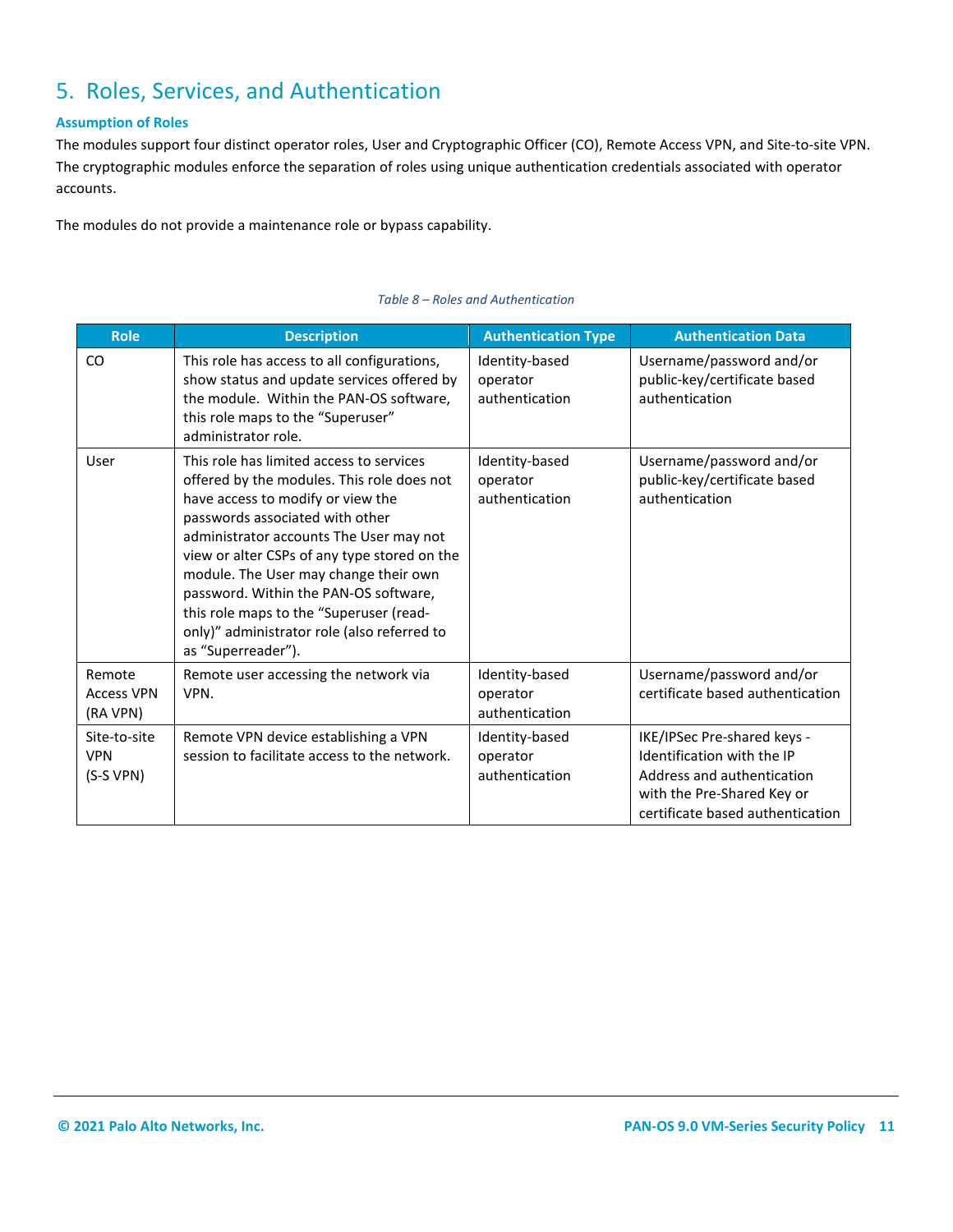#### *Table 9 - Strength of Authentication Mechanism*

| <b>Authentication</b><br><b>Mechanism</b>      | <b>Strength of Mechanism</b>                                                                                                                                                                                                                                                                                                                                                                                                                                                                                                                           |
|------------------------------------------------|--------------------------------------------------------------------------------------------------------------------------------------------------------------------------------------------------------------------------------------------------------------------------------------------------------------------------------------------------------------------------------------------------------------------------------------------------------------------------------------------------------------------------------------------------------|
| Username and Password                          | Minimum length is six (6) characters <sup>1</sup> (95 possible characters). The probability that a<br>random attempt will succeed or a false acceptance will occur is 1/(95 <sup>6</sup> ) which is less than<br>1/1,000,000. The probability of successfully authenticating to the module within one (1)<br>minute is 10/(95 <sup>6</sup> ), which is less than 1/100,000. The firewall's configuration supports at<br>most ten attempts to authenticate in a one-minute period.                                                                      |
| Public-Key/Certificate<br>based authentication | The security modules support public-key based authentication using RSA 2048 and<br>certificate-based authentication using RSA 2048, RSA 3072, RSA 4096, ECDSA P-256, P-<br>384, or P-521.<br>The minimum equivalent strength supported is 112 bits. The probability that a random                                                                                                                                                                                                                                                                      |
|                                                | attempt will succeed is $1/(2^{112})$ which is less than $1/1,000,000$ . The probability of<br>successfully authenticating to the module within a one minute period is $3,600,000/(2^{112})$ ,<br>which is less than 1/100,000. The firewall supports at most 60,000 new sessions per second<br>to authenticate in a one-minute period.                                                                                                                                                                                                                |
| IKE/IPSec pre-shared<br>keys                   | The pre-shared key authentication method has a minimum security strength of $2^{112}$ . The<br>probability of successfully authenticating to the module is $1/(2^{112})$ , which is less than<br>1/1,000,000. The number of authentication attempts is limited by the number of new<br>connections per second supported (120,000) on the fastest platform of the Palo Alto<br>Networks firewalls. The probability of successfully authenticating to the module within a<br>one minute period is 7,200,000/ $(2^{112})$ , which is less than 1/100,000. |

#### **Roles and Services**

The Approved and non-Approved mode of operation provide identical services. While in the Approved mode of operation, all CO and User services are accessed via SSH or TLS sessions. Approved and allowed algorithms, relevant CSPs and public keys related to these protocols are accessed to support the following services. CSP access by services is further described in the following tables.

The services listed below are also available in the non-Approved mode. In the Non-Approved mode SSH, TLS and VPN processes will use non-Approved Algorithms and Approved algorithms with non-Approved strength.

#### *Table 10 - Authenticated Services*

| <b>Services</b>                      | <b>Description</b>                                                                                                                                       |
|--------------------------------------|----------------------------------------------------------------------------------------------------------------------------------------------------------|
| Security Configuration<br>Management | Configuring and managing cryptographic parameters and setting/modifying security policy,<br>including creating User accounts and additional CO accounts. |
| <b>Other Configuration</b>           | Networking parameter configuration, logging configuration, and other non-security relevant<br>configuration.                                             |
| View Other Configuration             | Read-only of non-security relevant configuration (see above).                                                                                            |

<span id="page-11-0"></span><sup>&</sup>lt;sup>1</sup> In FIPS-CC Mode, the module checks and enforces the minimum password length of six (6) characters.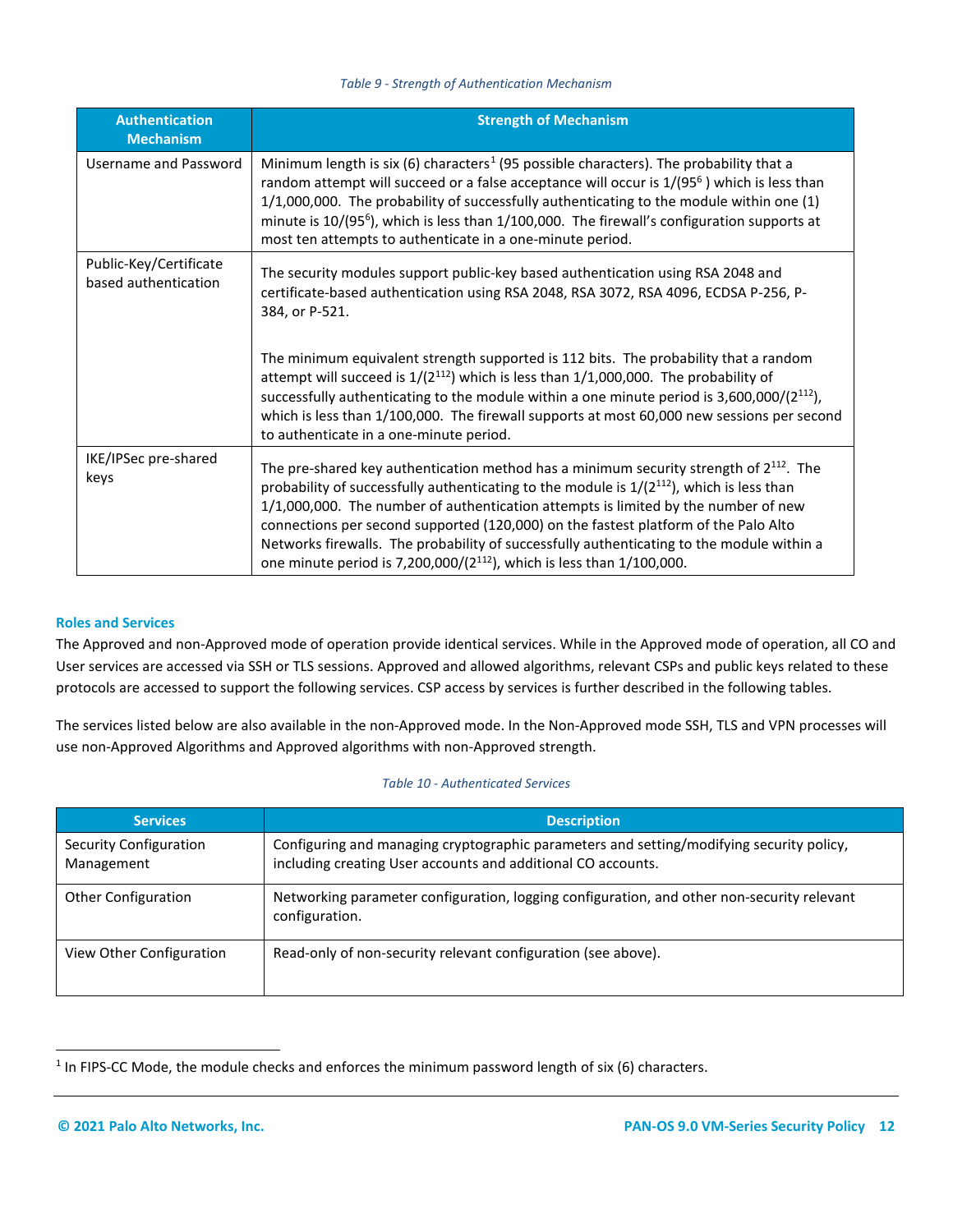| <b>Check Status</b> | View status via the web interface, command line interface or VPN session |
|---------------------|--------------------------------------------------------------------------|
| <b>VPN</b>          | Provide network access for remote users or site-to-site connections.     |
| Software Update     | Provides a method to update the software on the firewall.                |

*Note: Additional information on the configuration options the module provides can be found at https://www.paloaltonetworks.com/documentation.html*

| <b>Service</b>                                                                  | <b>Crypto</b><br><b>Officer</b> | <b>User</b> | <b>RA VPN</b> | <b>S-S VPN</b> |
|---------------------------------------------------------------------------------|---------------------------------|-------------|---------------|----------------|
| Security Configuration<br>Management                                            | Υ                               | γ*          | N             | N              |
| <b>Other Configuration</b>                                                      | Υ                               | N           | N             | N              |
| View Other Configuration                                                        | Υ                               | Υ           | N             | N              |
| <b>Check Status</b>                                                             | Υ                               | Υ           | Υ             | Υ              |
| <b>VPN</b>                                                                      | N                               | N           | Υ             | Υ              |
| Software Update                                                                 | Υ                               | N           | N             | N              |
| *Note: The user role has use of this service only to change their own password. |                                 |             |               |                |

*Table 11 - Authenticated Service Access*

#### *Table 12 - Unauthenticated Services*

| <b>Service</b>           | <b>Description</b>                                             |
|--------------------------|----------------------------------------------------------------|
| Zeroize                  | The device will overwrite all CSPs.                            |
| Self-Tests               | Run power up self-tests on demand by power cycling the module. |
| Show Status (Hypervisor) | View status of the module via hypervisor.                      |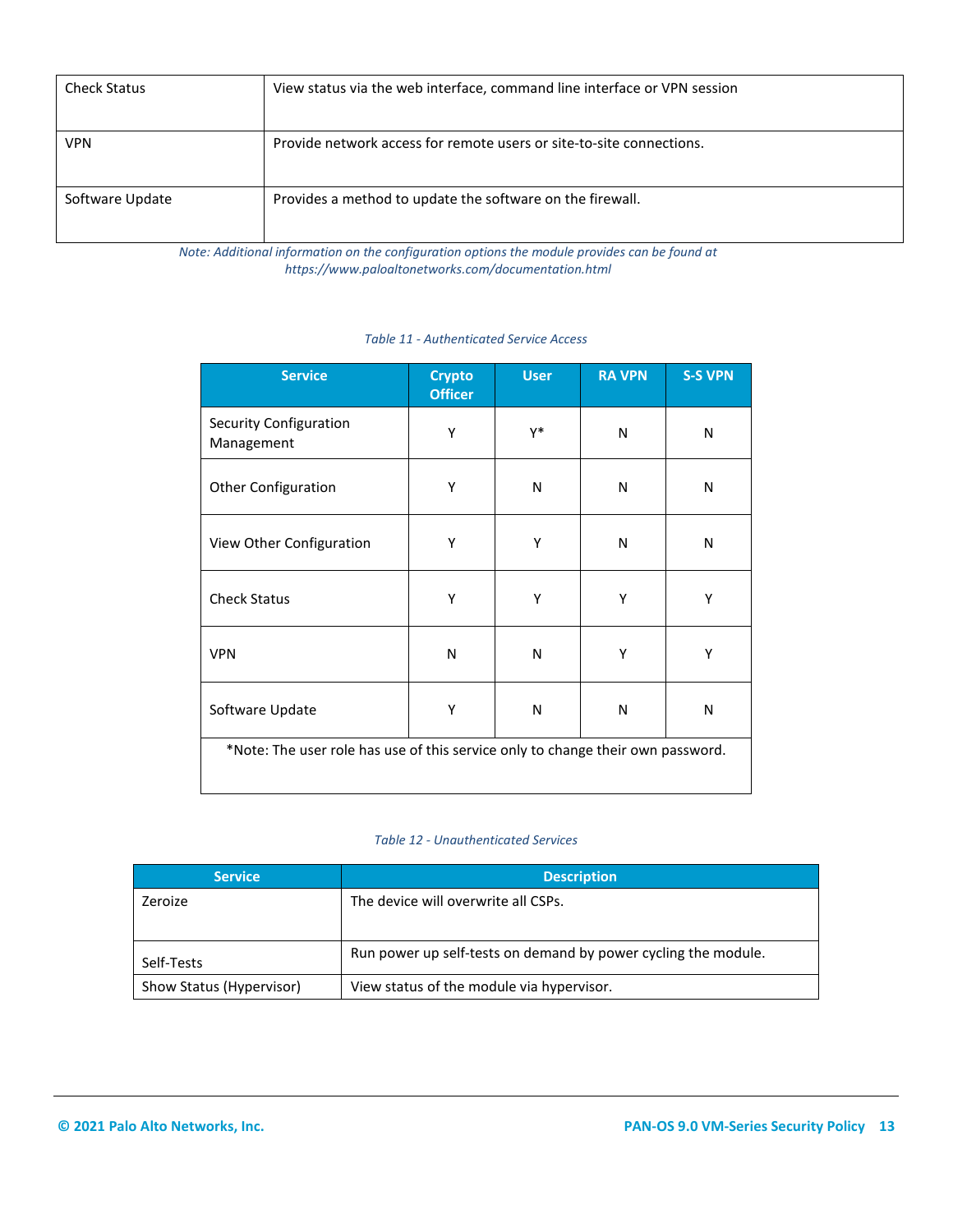The zeroization procedure is invoked when the operator exits FIPS-CC mode. The operator must be in control of the module during the entire procedure to ensure that it has successfully completed. During the zeroization procedure, no other services are available.

#### **Security Parameters**

The module contains the following keys and critical security parameters (CSP):

| CSP#           | <b>Key Name</b>                                 | <b>Type</b>       | <b>Description</b>                                                                                                                                                        |
|----------------|-------------------------------------------------|-------------------|---------------------------------------------------------------------------------------------------------------------------------------------------------------------------|
| $\mathbf{1}$   | RSA Private Keys                                | <b>RSA</b>        | RSA Private key for generation of signatures,<br>authentication and key establishment<br>(RSA 2048, 3072, or 4096 bits)                                                   |
| 2              | <b>ECDSA Private Keys</b>                       | <b>ECDSA</b>      | ECDSA Private key for generation of signatures and<br>authentication<br>(P-256, P-384 or P-521)                                                                           |
| 3              | <b>TLS Pre-Master Secret</b>                    | <b>TLS Secret</b> | Secret value used to derive the TLS Master Secret along<br>with client and server random nonces                                                                           |
| 4              | <b>TLS Master Secret</b>                        | <b>TLS Secret</b> | Secret value used to derive the TLS session keys                                                                                                                          |
| 5              | TLS DHE/ECDHE Private<br>Components             | DH, ECDH          | Ephemeral Diffie-Hellman ephemeral private FFC or EC<br>component used in TLS<br>(DHE 2048, ECDHE P-256, P-384, P-521)                                                    |
| 6              | TLS HMAC Keys                                   | <b>HMAC</b>       | HMAC keys used in TLS connections (SHA-1, 256, 384)<br>(160, 256, 384 bits)                                                                                               |
| $\overline{7}$ | <b>TLS Encryption Keys</b>                      | <b>AES</b>        | AES (128 or 256 bit) keys used in TLS connections<br>(GCM; CBC)                                                                                                           |
| 8              | <b>SSH Session Authentication</b><br>Keys       | <b>HMAC</b>       | Authentication keys used in all SSH connections to the<br>security module's command line interface.<br>(HMAC-SHA-1, HMAC-SHA2-256, HMAC-SHA2-512)<br>(160, 256, 512 bits) |
| 9              | <b>SSH Session Encryption</b><br>Keys           | <b>AES</b>        | Used in all SSH connections to the security module's<br>command line interface.<br>(128, 192, and 256 bits: CBC or CTR)<br>(128 or 256 bits: GCM)                         |
| 10             | <b>SSH DH Private</b><br>Components             | DH, ECDH          | Diffie Hellman or EC Diffie-Hellman private (DH Group<br>14, ECDH P-256, ECDH P-384, ECDH P-521)                                                                          |
| 11             | S-S VPN IPSec/IKE<br><b>Authentication Keys</b> | <b>HMAC</b>       | (HMAC-SHA-1, SHA-256, SHA-384 or SHA-512) Used to<br>authenticate the peer in an IKE/IPSec tunnel<br>connection. (160, 256, 384, 512 bits)                                |

#### *Table 13 - Private Keys and CSPs*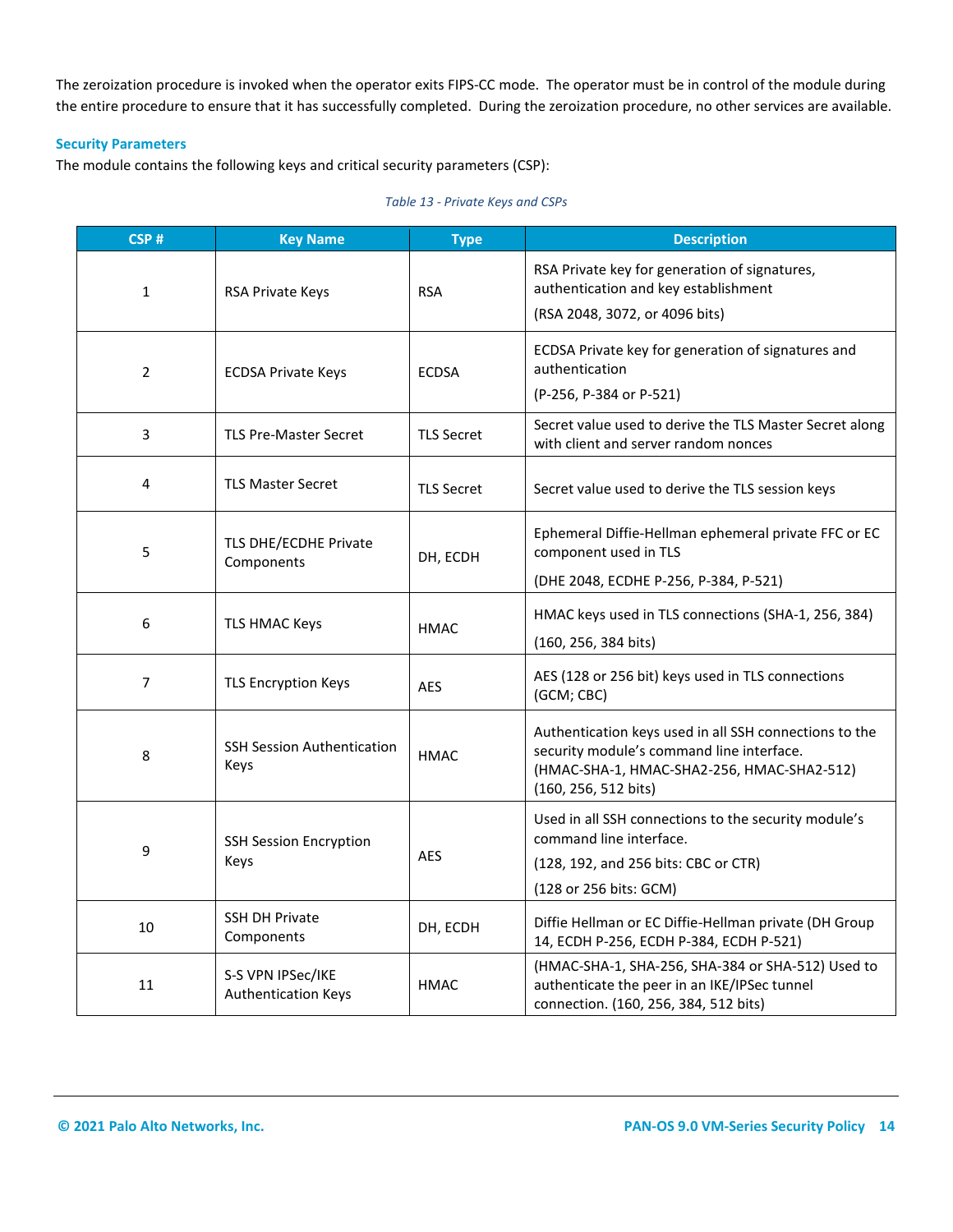| 12 | S-S VPN IPSec/IKE Session<br>Keys                           | <b>AES</b>                           | Used to encrypt IKE/IPSec data. These are AES (128,<br>192, or 256 CBC) IKE keys and (128, 192 or 256 CBC,<br>128 CCM, 128 or 256 GCM) IPSec keys |
|----|-------------------------------------------------------------|--------------------------------------|---------------------------------------------------------------------------------------------------------------------------------------------------|
| 13 | S-S VPN IPSec/IKE DHE or<br><b>ECDHE Private Components</b> | DH, ECDH                             | Diffie Hellman or EC Diffie-Hellman private component<br>used in key establishment<br>(DHE 2048, ECDHE P-256, P-384)                              |
| 14 | S-S VPN IPSec Pre-Shared<br>Keys                            | Part of HMAC                         | PSK used in conjunction with HMAC listed above for<br>authentication. Entered into the module by the Crypto<br>Officer once authenticated         |
| 15 | RA VPN IPSec Session Keys                                   | <b>AES</b>                           | Used to encrypt remote access sessions utilizing IPSec.<br>(128-CBC, 128/256-GCM)                                                                 |
| 16 | <b>RA VPN IPSec</b><br>Authentication                       | <b>HMAC</b>                          | (HMAC-SHA-1, 160 bits) Used in authentication of<br>remote access IPSec data.                                                                     |
| 17 | CO, User, RA VPN Password                                   | Password                             | Authentication string with a minimum length of six (6)<br>characters.                                                                             |
| 18 | DRBG seed/state/input<br>string                             | <b>DRBG</b>                          | DRBG seed and input string coming from the NDRNG<br>and AES 256 CTR DRBG state (V and Key) used in the<br>generation of a random values           |
| 19 | <b>SNMPv3 Authentication</b><br>Secret                      | SNMP <sub>v3</sub><br><b>Secrets</b> | SNMPv3 secret used for localization<br>(Minimum 8 characters)                                                                                     |
| 20 | <b>SNMPv3 Privacy Secret</b>                                | SNMP <sub>v3</sub><br>Secrets        | SNMPv3 secret used for localization<br>(Minimum 8 characters)                                                                                     |
| 21 | Authentication Key                                          | <b>HMAC</b>                          | HMAC-SHA1 Authentication protocol key (160 bits)                                                                                                  |
| 22 | Session Key                                                 | <b>AES</b>                           | Privacy protocol encryption key (AES 128 CFB)                                                                                                     |
| 23 | <b>Protocol Secrets</b>                                     | Password                             | Secret used by RADIUS or TACACS+ (minimum length of<br>six (6) characters)                                                                        |
| 24 | Master Key                                                  | <b>AES-256 CBC</b>                   | Used to protect private keys and CSPs                                                                                                             |

Note: Transient CSPs are zeroized by an overwrite with a pseudo random pattern followed by read-verify. Intermediate plaintext key material (CSP) is zeroized when it is copied from one to another memory location. All keys (CSPs) are zeroized when they expire. Session keys (CSPs) are zeroized as soon as the associated session has ended/timed out/ or been closed. Private keys (CSPs) are zeroized when their corresponding public keys (certificates) expire.

#### *Table 14 - Public Keys*

| <b>Key Name</b>        | <b>Description</b>                                                                                                                                                         |
|------------------------|----------------------------------------------------------------------------------------------------------------------------------------------------------------------------|
| <b>CA Certificates</b> | ECDSA/RSA Public key - Used to trust a root CA<br>intermediate CA and leaf / end entity certificates<br>(RSA 2048, 3072, and 4096 bits)<br>(ECDSA P-256, P-384, and P-521) |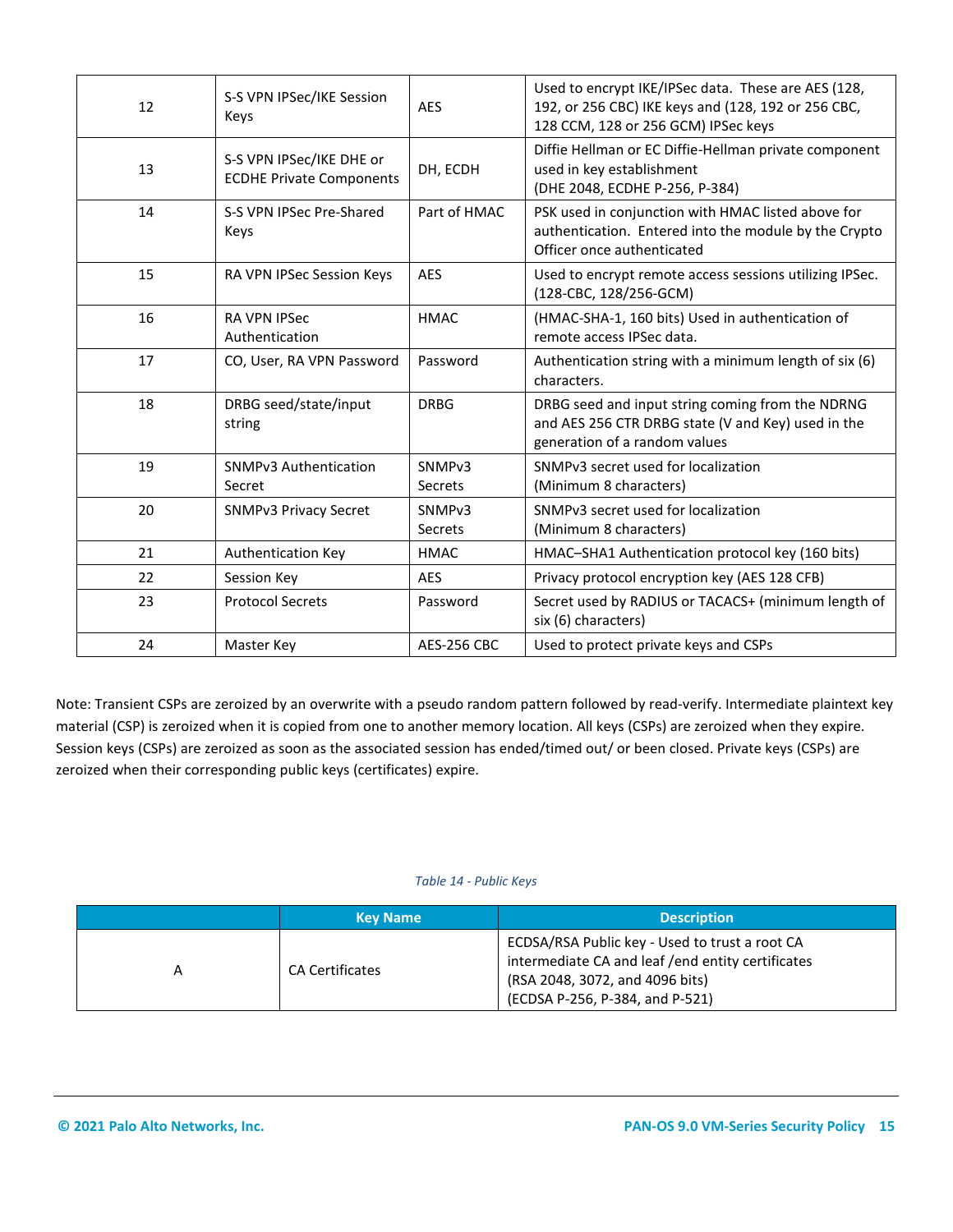| B            | <b>ECDSA Public Keys</b>                                  | ECDSA public keys managed as certificates for the<br>verification of signatures, establishment of TLS, operator<br>authentication and peer authentication.<br>(ECDSA P-256, P-384, or P-521) |
|--------------|-----------------------------------------------------------|----------------------------------------------------------------------------------------------------------------------------------------------------------------------------------------------|
| $\mathsf{C}$ | <b>RSA Public Keys</b>                                    | RSA public keys managed as certificates for the verification<br>of signatures, establishment of TLS, operator<br>authentication and peer authentication.<br>(RSA 2048, 3072, or 4096 bits)   |
| D            | TLS DH/ECDHE Public<br>Components                         | Diffie-Hellman or EC Diffie-Hellman Ephemeral values used<br>in key agreement<br>(DHE 2048, ECDHE P-256, P-384 and P-521)                                                                    |
| E            | <b>SSH DH</b><br><b>Public Components</b>                 | Diffie Hellman or EC Diffie-Hellman public component (DH<br>Group 14, ECDH P-256, ECDH P-384, ECDH P-521)                                                                                    |
| F            | SSH Host Public Key                                       | SSH Host Public Key (RSA 2048, RSA 3072, RSA 4096,<br>ECDSA P-256, P-384, or P-521)<br>(The matching private key is among the RSA Private Keys or<br>ECDSA Private Keys, in Table 13.)       |
| G            | SSH Client Public Key                                     | Public RSA key used to authenticate client<br>(RSA 2048, 3072 or 4096 bits)                                                                                                                  |
| H            | S-S VPN IPSec/IKE DHE or<br><b>ECDHE Public Component</b> | Diffie-Hellman or EC Diffie-Hellman public component used<br>in key agreement<br>(DHE 2048, ECDHE P-256, P-384)                                                                              |
|              | Public key for software content<br>load test              | Used to authenticate software and content to be installed<br>on the firewall (RSA 2048 with SHA-256)                                                                                         |
|              | Software integrity verification<br>key                    | Used to check the integrity of crypto-related code.<br>(HMAC-SHA-256 and ECDSA P-256)                                                                                                        |

#### **Access Control Policy**

#### **Definition of CSPs Modes of Access**

The following table defines the relationship between access to CSPs and the different module services. The modes of access shown in the table are defined as:

- **R** = Read: The module reads the CSP. The read access is performed when a CSP is either exported from the module or executed by a security function.
- **W** = Write: The module writes the CSP. The write access is typically performed after a CSP is imported into the module, or the module generates a CSP, or the module overwrites an existing CSP.
- **Z** = Zeroize: The module zeroizes the CSP.

| Table 15 - CSP and Public Key Access Rights within Roles & Services |  |
|---------------------------------------------------------------------|--|
|---------------------------------------------------------------------|--|

| Role | <b>Authorized Service</b>            | <b>Mode</b> | Cryptographic Key or CSP                                                                   |
|------|--------------------------------------|-------------|--------------------------------------------------------------------------------------------|
|      | Security Configuration<br>Management | <b>RW</b>   | $1, 2, 3, 4, 5, 6, 7, 8, 9, 10, 17, 18, 19,$<br>20, 21, 22, 23, 24, A, B, C, D, E, F, G, I |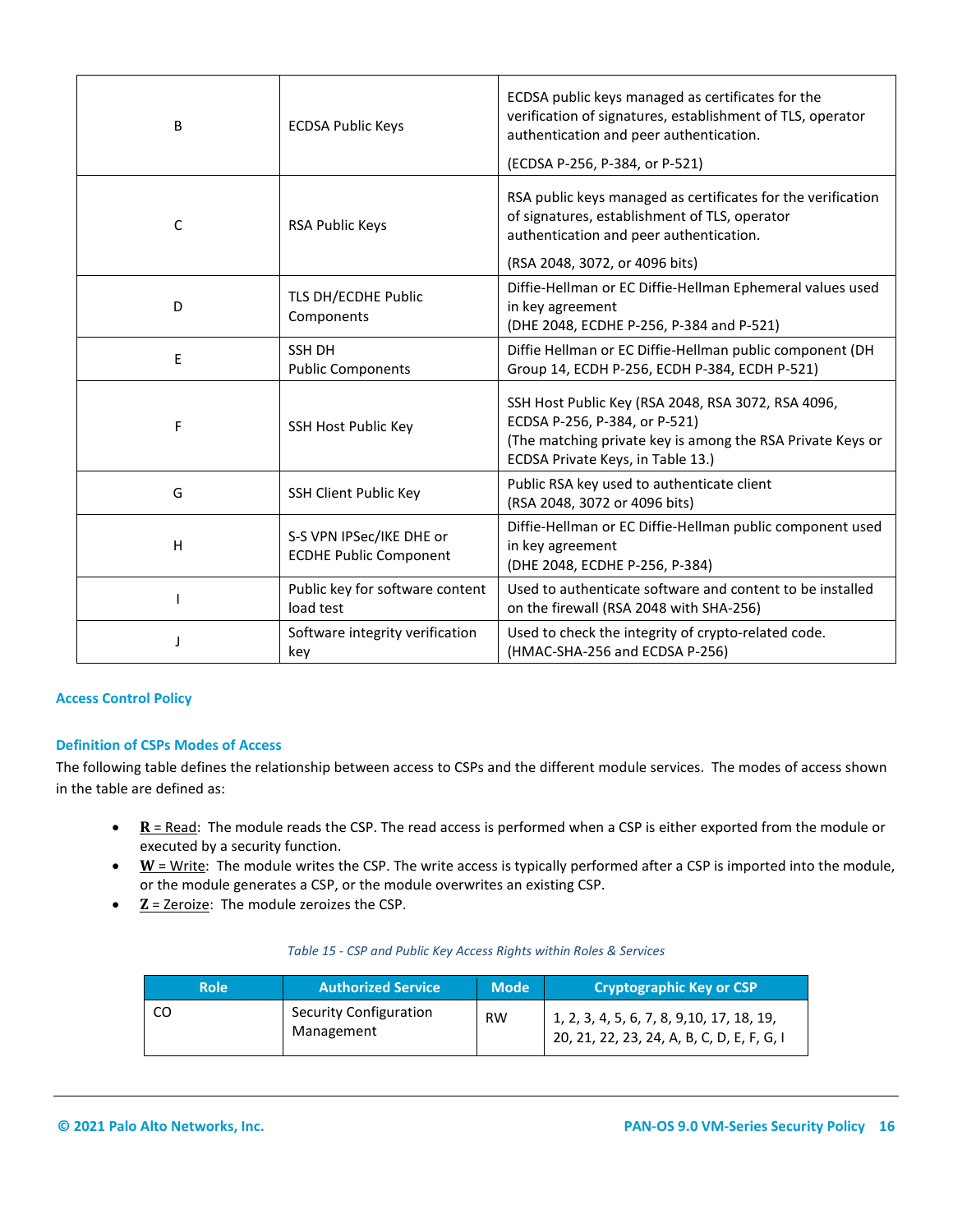<span id="page-16-0"></span>

| CO              | <b>Other Configuration</b>           | <b>RW</b>      | 1, 2, 3, 4, 5, 6, 7, 8, 9, 10, A, B, C, D, E,<br>F, G                               |
|-----------------|--------------------------------------|----------------|-------------------------------------------------------------------------------------|
| User, CO        | View Other Configurations            | R              | 1, 2, 3, 4, 5, 6, 7, 8, 9, 10, 18, A, B, C, D,<br>E, F, G (operator's own password) |
| User            | Security Configuration<br>Management | <b>RW</b>      | 1, 2, 3, 4, 5, 6, 7, 8, 9, 10, 17, A, B, C, D,<br>E, F, G (operator's own password) |
| User, CO        | <b>Check Status</b>                  | R              | 1, 2, 3, 4, 5, 6, 7, 8, 9, 10, A, B, C, D, E,<br>F, G                               |
| S-S VPN         | <b>VPN</b>                           | R              | 11, 12, 13, 14, 24, B, C, H                                                         |
| <b>RA VPN</b>   | <b>VPN</b>                           | R              | 1, 2, 3, 4, 5, 6, 7, 15, 16, 18, 24, A, B, C,<br>D                                  |
| CO              | Software Update                      | <b>RW</b>      | 1, 2, 3, 4, 5, 6, 7, 8, 9, 10, 17, A, B, C, D,<br>E, F, G                           |
| Unauthenticated | Self-Tests                           | R              | J                                                                                   |
| Unauthenticated | <b>Show Status</b>                   | N/A            | N/A                                                                                 |
| Unauthenticated | Zeroize                              | $\overline{z}$ | All CSPs are zeroized.                                                              |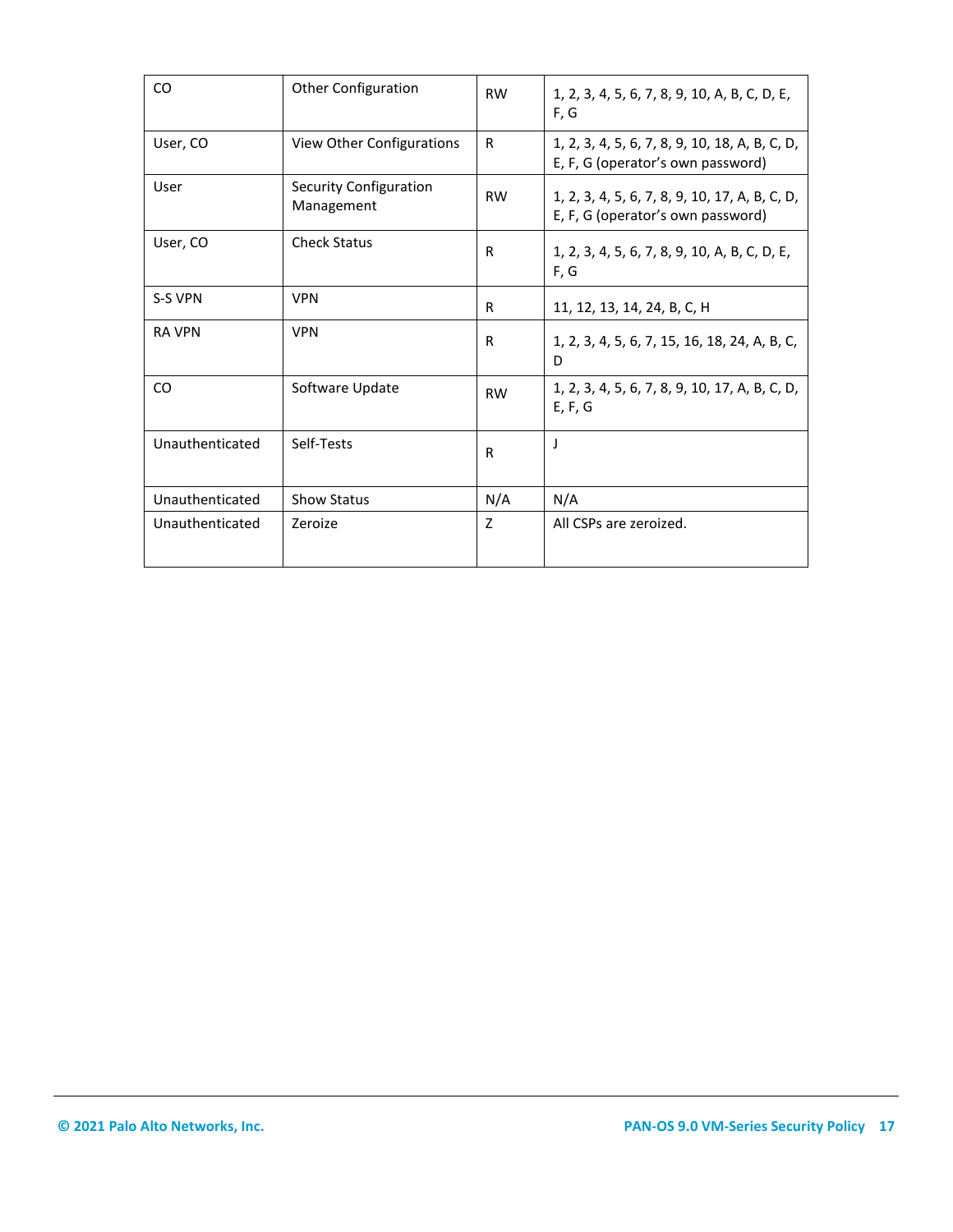# 6. Operational Environment

The hypervisor environment provides an isolated operating environment and is the single operator of the virtual machine. The module was tested on the following environments operating on a general-purpose computing platform.

Tested Configurations:

- 1. Vmware ESXi v6.5 running on a Dell PowerEdge R730 with Intel Xeon E5-2640 CPU
- 2. KVM on CentOS 7.5 running on a Dell PowerEdge R730 with Intel Xeon E5-2630 CPU
- 3. Microsoft Hyper-V 2012 r2 running on a Dell PowerEdge R730 with Intel Xeon E5-2640 CPU

The following operating environments are vendor affirmed:

- 4. Amazon AWS M4.Xlarge EC2 instance\*
- 5. Microsoft Azure Standard D4 v2\*
- 6. Google Cloud n1-standard-4\*

The tested operating environments isolate virtual systems into separate isolated process spaces. Each process space is logically separated from all other processes by the operating environments software and hardware. The module functions entirely within the process space of the isolated system as managed by the single operational environment. This implicitly meets the FIPS 140-2 requirement that only one (1) entity at a time can use the cryptographic module.

To install<sup>[2](#page-17-0)</sup>, download either PanOS\_vm-9.0.9-h1 file from the support site [\(https://support.paloaltonetworks.com/Support/Index\)](https://support.paloaltonetworks.com/Support/Index) and ensure the checksum (SHA-256) is correct:

#### o **9.0.9-h1**: 66699898b696b9c78d528c87e132a2d940ac31149847c5a74f61e33fcfce5d2c

On Vmware ESXi,

- 1. Download the OVA file.
- 2. Set up the virtual standard switch(es) you need for the VM-Series firewall.
- 3. Deploy the OVA
	- a. Right-click on host and select **Deploy OVF Template**.
	- b. Browse to the OVA file you downloaded. Click **Next**.
	- c. Name the VM-Series firewall instance. Click **Next**.
	- d. Select the ESXi host for the VM-Series firewall. Click **Next**.
	- e. Select the datastore to use. Click **Next**.
	- f. Select the networks to use for the two initial vNICs.
	- g. Review the details, select **Power on after deployment**, and click **Next**.
	- h. When the deployment is complete, click the **Summary** tab to review.

On KVM,

<span id="page-17-0"></span> $<sup>2</sup>$  Installation steps are different based on the environment. Please use this Deployment Guide</sup> <https://docs.paloaltonetworks.com/vm-series/9-0/vm-series-deployment.html>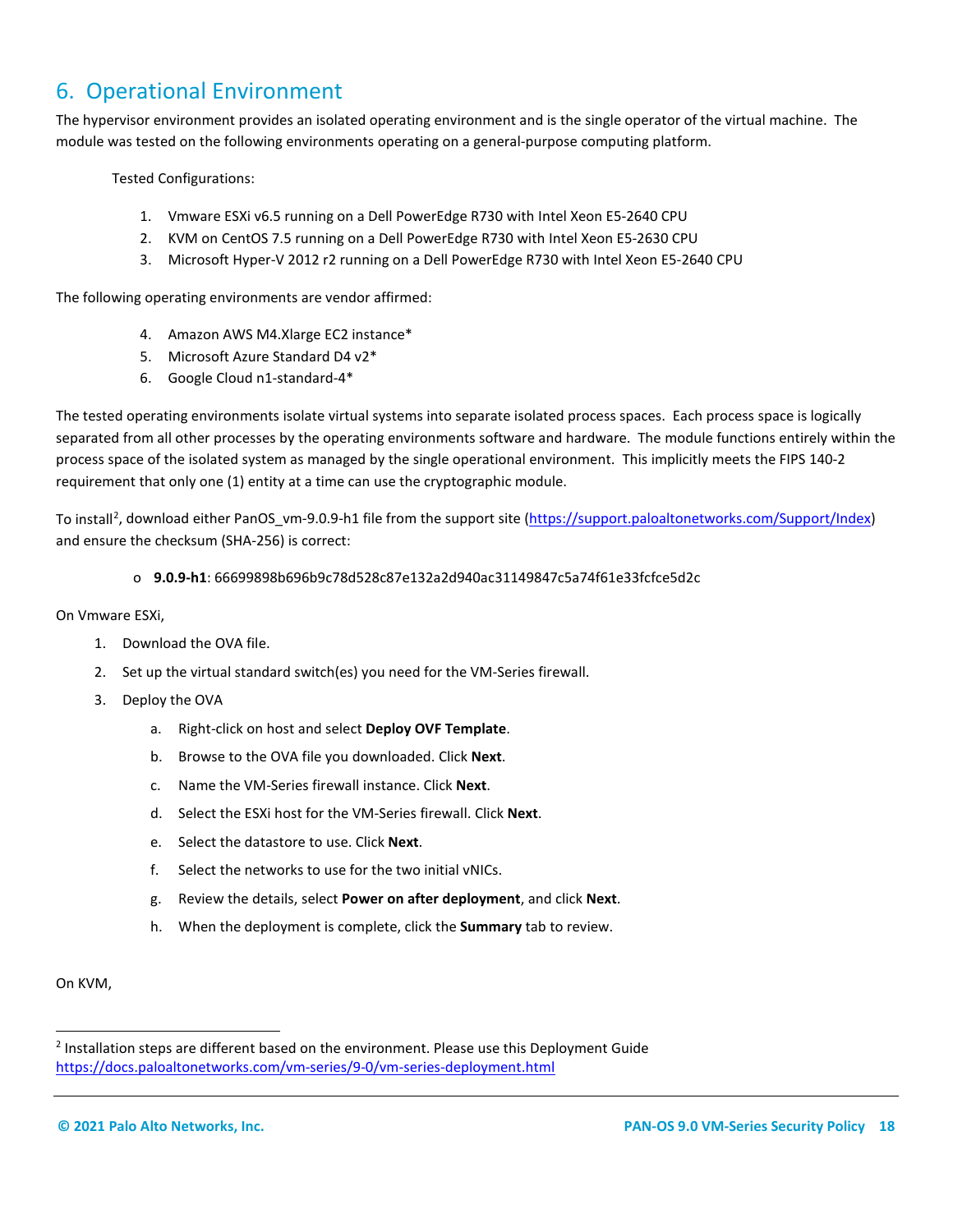- 1. On the Virt-manager, select **Create a new virtual machine**.
- 2. Add a descriptive **Name** for the VM-Series firewall.
- 3. Select **Import existing disk image**, browse to the image, and set the **OS Type**: Linux.
- 4. Add network adaptors, and configure the **Memory** and **CPU**.
- 5. Configure the virtual disk settings.
- 6. Configure the network adapters based on your environment.
- 7. Click **Begin Installation**.

On Microsoft Hyper-V,

- 1. Login to Hyper-V Manager and select your VM.
- 2. Select **Settings > Hardware > Network Adaptor > Hardware Acceleration**.
- 3. Under Virtual machine queue, uncheck **Enable virtual machine queue**.
- 4. Click **Apply** save your changes and **OK** to exit the VM settings.
- 5. Download the VHDX file.
- 6. Set up any vSwitch(es) that you will need.
- 7. Install the firewall.
	- a. Choose a **Name** and **Location** for the VM-Series firewall.
	- b. Choose **Generation 1**.
	- c. Choose the Memory.
	- d. Configure networking. Select an external vSwitch to connect the management interface of the firewall.
	- e. To connect the **Virtual Hard Disk**, select **Use an existing virtual hard disk** and browse to the VHDX file you downloaded earlier.
	- f. Review the summary and click **Finish**.
- 8. Assign virtual CPUs to the firewall.
- 9. Connect at least one network adaptor for the dataplane interface on the firewall.
- 10. Power on the firewall.

After the VM-Series firewall has been deployed on the hypervisor, update the software version to 9.0.9-h1 using the following commands (as authorized administrator):

- **1. request system software check**
- **2. request system software download version 9.0.9-h1**
- **3. request system software install version 9.0.9-h1**
- **4. request restart system**

Note that Operational environments indexed with \* are Vendor Affirmed.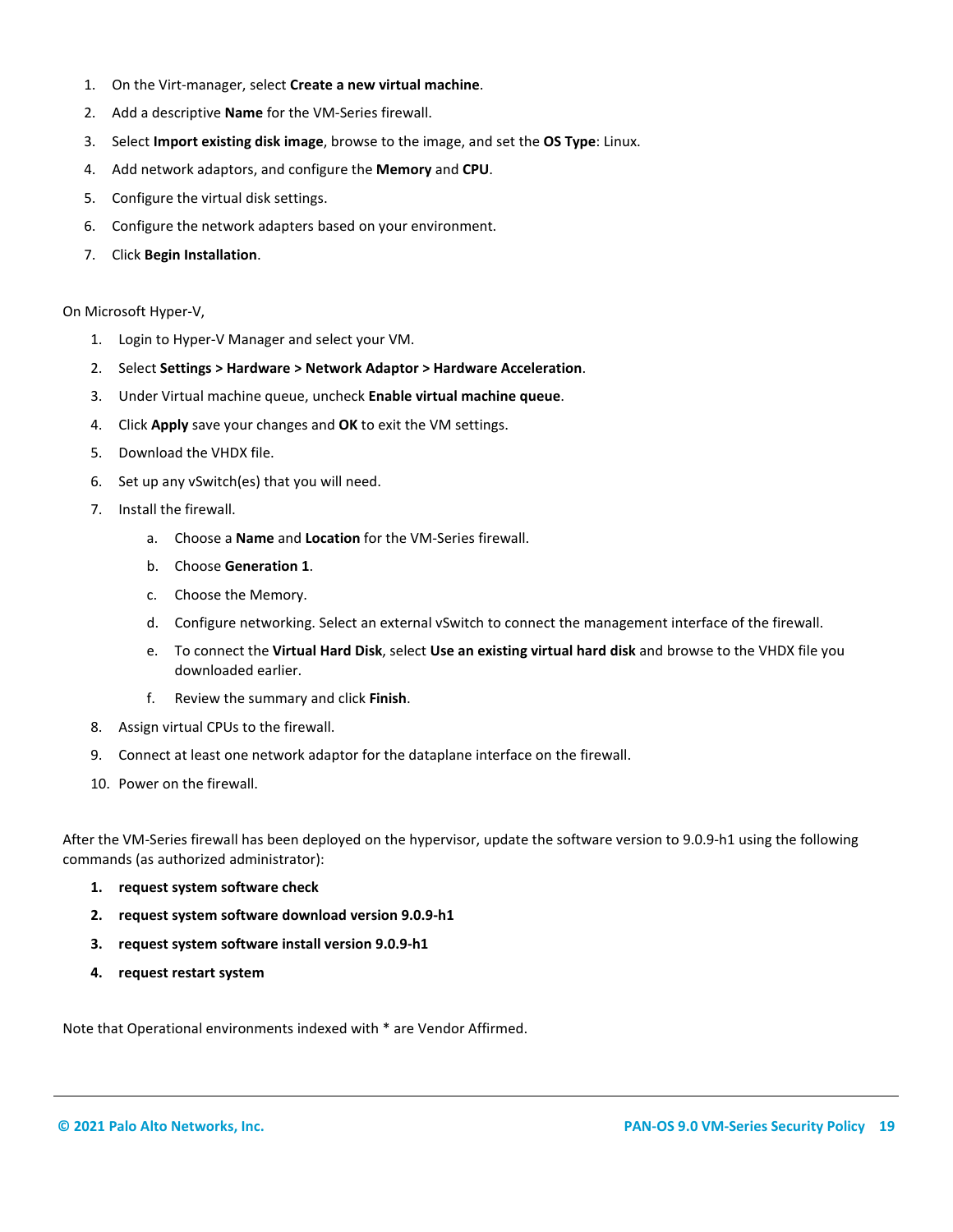The software module provides a Software Update service. The module's validation to FIPS 140-2 is no longer valid once a nonvalidated software is loaded.

#### **Operator porting rules:**

The CMVP allows user porting of a validated software module to an operational environment which was not included as part of the validation testing. An operator may install and run a VM-series firewall on any general purpose computer (GPC) or platform using the specified hypervisor and operating system on the validation certificate or other compatible operating and/or hypervisor system and affirm the modules continued FIPS 140-2 validation compliance.

The CMVP makes no statement as to the correct operation of the module or the security strengths of the generated keys when ported and executed in an operational environment not listed on the validation certificate.

*Reference: FIPS 140-2 Implementation Guidance G.5*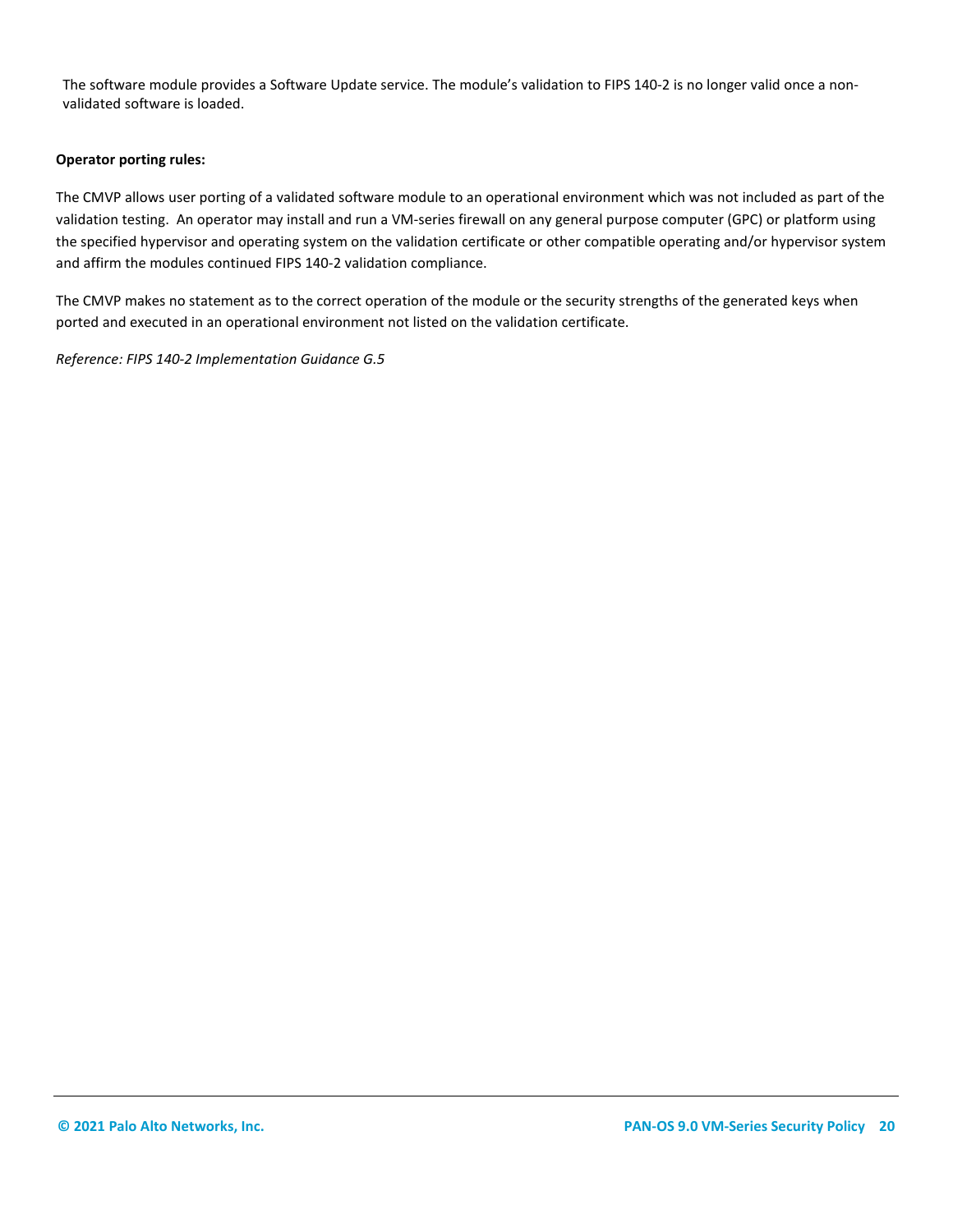# <span id="page-20-0"></span>7. Self-Tests / Security Rules

The module design corresponds to the module security rules. This section documents the security rules enforced by the cryptographic module to implement the security requirements of this FIPS 140-2 Level 1 module.

- 1. The cryptographic module provides four distinct operator roles. These are the User role, Remote Access VPN role, Site-to-site VPN role, and the Cryptographic Officer role.
- 2. The cryptographic module provides identity-based authentication.
- 3. The cryptographic module clears previous authentications on power cycle.
- 4. If the cryptographic module remains inactive in any valid role for the administrator specified time interval, the module will automatically log out the operator. The CO will configure the period of inactivity.
- 5. When configured, the module enforces a timed access protection mechanism that supports at most ten authentication attempts per minute. After the administrator specified number of consecutive unsuccessful password validation attempts have occurred, the cryptographic module shall enforce a wait period of at least one (1) minute before any more login attempts can be attempted. This wait period shall be enforced even if the module power is momentarily removed.
- 6. When the module has not been placed in a valid role, the operator does not have access to any cryptographic services.
- 7. The module supports the generation of key material with the approved DRBG. The entropy provided must be equal to or greater than the security strength of the key being generated. The approved DRBG requests a minimum of 256 bits of entropy per every 384 bits of seed input.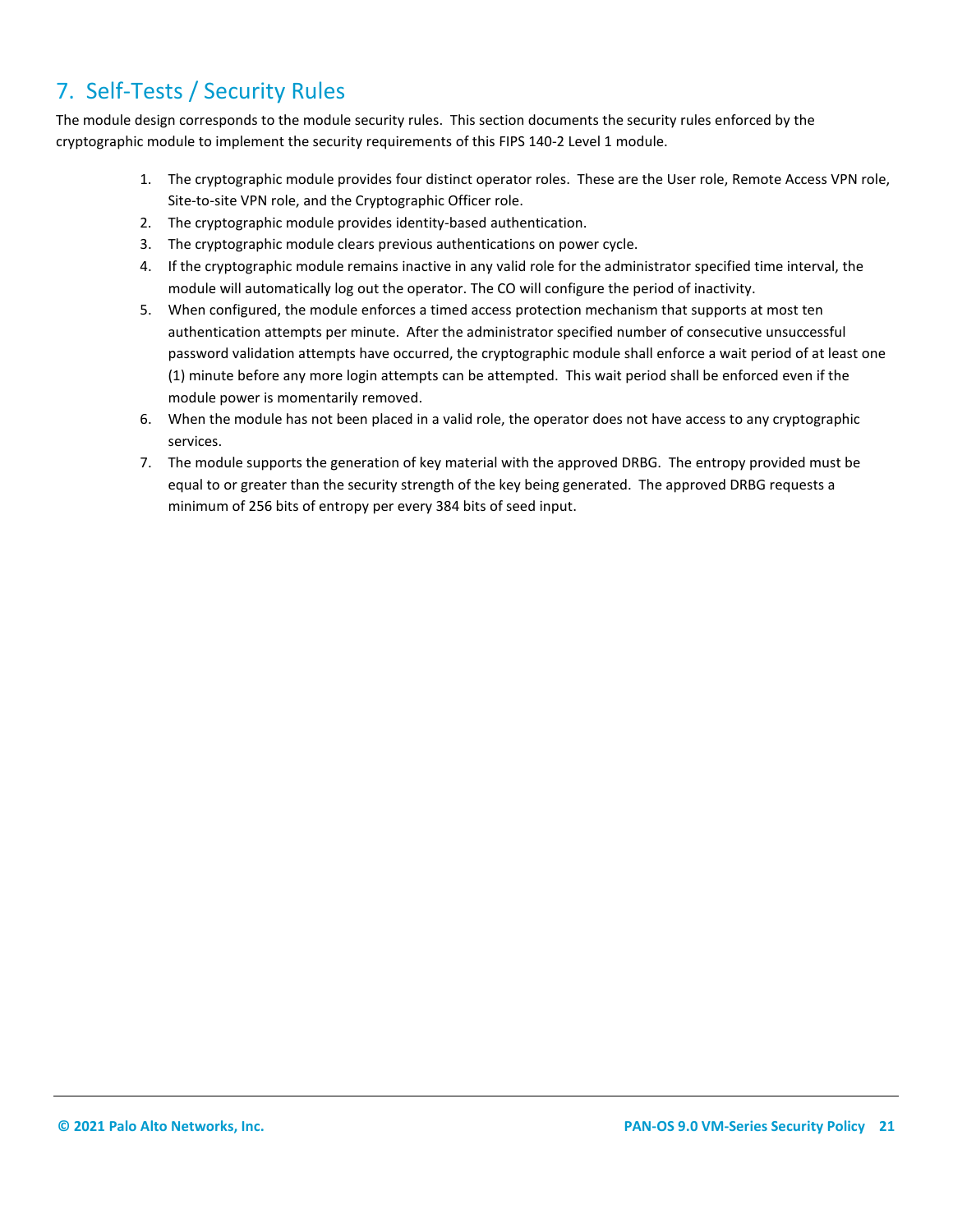- 8. The cryptographic module performs the following tests
	- A. Power up Self-Tests
		- 1. Cryptographic algorithm tests
			- a. AES ECB Encrypt Known Answer Test
			- b. AES ECB Decrypt Known Answer Test
			- c. AES CMAC Known Answer Test
			- d. AES GCM Encrypt Known Answer Test
			- e. AES GCM Decrypt Known Answer Test
			- f. AES CCM Encrypt Known Answer Test
			- g. AES CCM Decrypt Known Answer Test
			- h. RSA Sign Known Answer Test
			- i. RSA Verify Known Answer Test
			- j. RSA Encrypt Known Answer Test
			- k. RSA Decrypt Known Answer Test
			- l. ECDSA Sign Known Answer Test
			- m. ECDSA Verify Known Answer Test
			- n. HMAC-SHA-1 Known Answer Test
			- o. HMAC-SHA-256 Known Answer Test
			- p. HMAC-SHA-384 Known Answer Test
			- q. HMAC-SHA-512 Known Answer Test
			- r. SHA-1 Known Answer Test
			- s. SHA-256 Known Answer Test
			- t. SHA-384 Known Answer Test
			- u. SHA-512 Known Answer Test
			- v. DRBG SP800-90A Known Answer Tests
			- w. SP 800-90A Section 11.3 Health Tests
			- x. DH Known Answer Test
			- y. ECDH Known Answer Test Per IG 9.6
	- B. Software Integrity Test –verified with HMAC-SHA-256 and ECDSA P-256.
	- C. Critical Functions Tests
		- 1. N/A
	- D. Conditional Self-Tests
		- 1. Continuous Random Number Generator (RNG) test performed on NDRNG and DRBG
		- 2. RSA Pairwise Consistency Test
		- 3. ECDSA Pairwise Consistency Test
		- 4. Software Load Test Verify RSA 2048 with SHA-256 signature on software at time of load
		- 5. If any conditional test fails, the module will output description of the error.
- 9. The operator can command the module to perform the power-up self-test by cycling power of the module.
- 10. Power-up self-tests do not require any operator action.
- 11. Data output is inhibited during power-up self-tests, zeroization, and error states.
- 12. Status information does not contain CSPs or sensitive data that if misused could lead to a compromise of the module.
- 13. There are no restrictions on which keys or CSPs are zeroized by the zeroization service.
- 14. The module does not support a maintenance interface or role.
- 15. The module does not have any external input/output devices used for entry/output of data.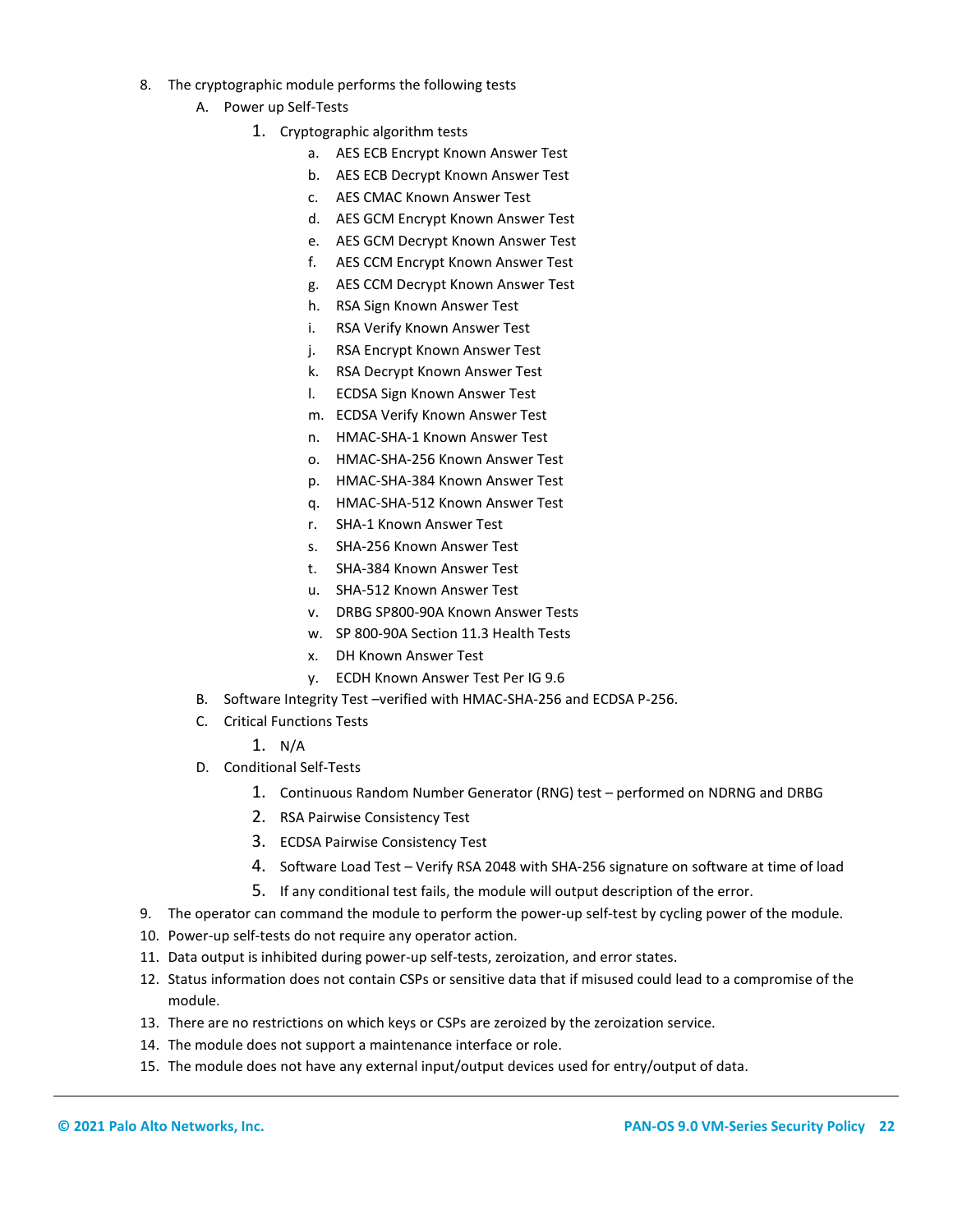- 16. The module does not enter or output plaintext CSPs.
- 17. The module does not output intermediate key generation values.

Vendor imposed security rules:

- 1. In FIPS-CC mode, the following rules shall apply:
	- a. The operator should not enable TLSv1.0; it is disabled by default. Note that TLSv1.0 can be used in an Approved mode of operation (Approved TLS KDF algorithm); however, TLSv1.0 protocol is no longer considered as secure because of the Cipher Block Chaining IV attack, a client of the module could use a vulnerable implementation.
	- b. Pre-shared keys used for IKE/IPsec must be at least 14 bytes in length.
	- c. If using RADIUS, it must be configured using TLS. In all other cases, the module shall be configured in non-Approved mode of operation.
	- d. If using TACACS+, configure the service route via an IPSec tunnel, and ensure the TACACS+ server is configured for a minimum password length of six (6) characters (to match Table 17 of this document), or greater. In all other cases, the module shall be configured in non-Approved mode of operation.
	- e. The operator shall not generate 4096-bit RSA key in FIPS-CC mode. If the operator wants to generate 4096-bit RSA key, the module shall be configured in non-Approved mode of operation.